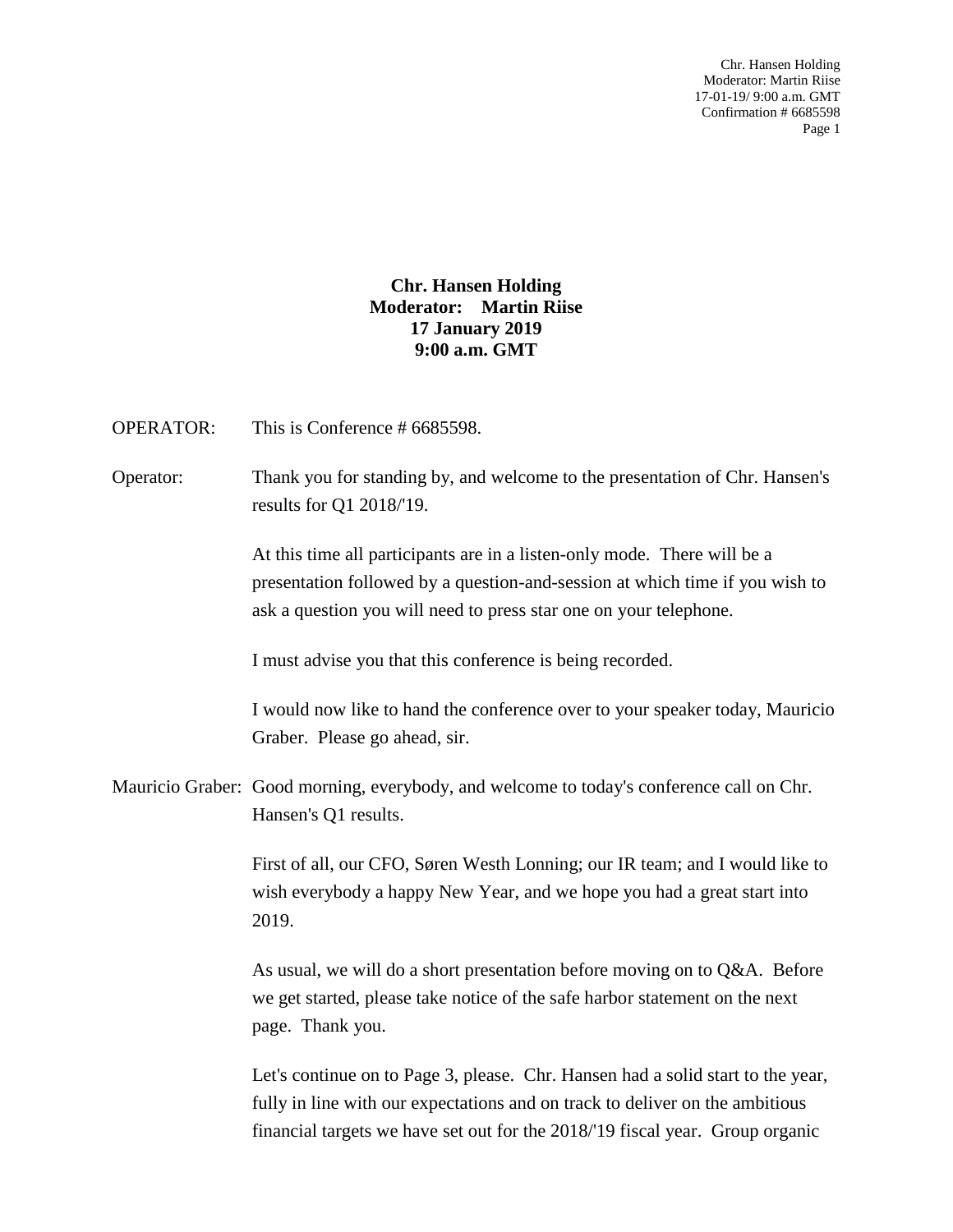growth for the period September to November 2018 came in at 10 percent with good contribution from all three business areas and a particularly strong performance from Health & Nutrition. The EBIT margin before special items was 26.3 percent, up 0.9 percent compared to the prior year period, driven by Health & Nutrition and Natural Colors.

I would like to highlight that the EBIT margin for Food Cultures & Enzymes was positively impacted by the scale-up of the Avedøre facility and ended up on par with last year as we continue to invest in the strategic priorities, such as bioprotection and digital offering for our customers.

Our third key metrics, free cash flow before special items and acquisitions, was minus EUR 32.5 million in Q1. This was mainly driven by the higher tax payments due to the absence of acquisition-related benefits that we had last year.

Let's continue on Slide 4 for our progress and update on our strategy. To further advance our Nature's No. 1 path, we have defined focus areas for the current financial year to fully leverage the potential of our Food Cultures & Enzyme business, advance our Health & Nutrition platform and deliver value creation in Natural Colors.

Let me start first with Food Cultures & Enzymes. The ramp-up of our Avedøre capacity is on track and remains a key priority for the year. We have seen the first productivity gains come through already and expect further margin offset to materialize over the next years. Furthermore, there is a lot of work going on in the development of new products, adjacencies as well as further advancing our bioprotection lighthouse.

In Health & Nutrition, the Plant Health team continues to work full speed with our partner, FMC, to get the necessary state approvals in the U.S. to introduce our bionematicides, Quartzo and Presence, to the local market. At the same time, we are running tests across different raw crops with very encouraging results.

In Animal Health, the focus this year is on onboarding new sales staff to strengthen our route-to-market outside of North America.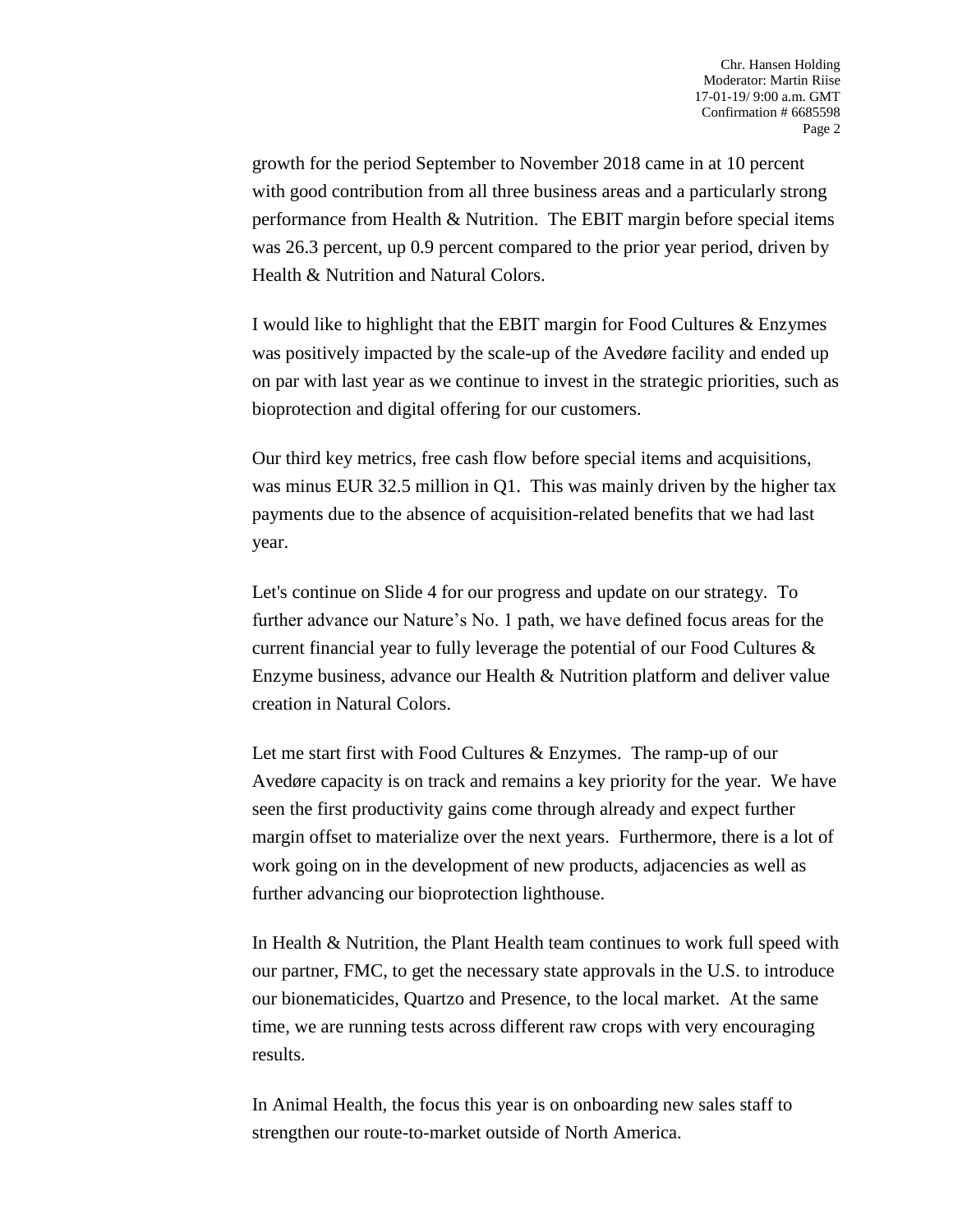And in Human Health, we continue to work with our customers and key opinion leaders on educating end consumers on the functional benefits of probiotics, on explaining to them that it's not the sheer number of probiotics in a dietary supplement that is relevant but rather the strain type and the supporting clinical documentation that makes the difference.

Lastly, in Natural Colors, we have been very active during the first quarter in expanding our product portfolio in coloring foodstuffs with the launch of our new FruitMax reds, a minimally processed red vegetable juice with very vibrant coloring benefits. In addition, the U.S. team is making good progress in the planning for our new facility. All in all, a very productive and strong results for the first quarter to start a strong start of the year.

Let me move on to page – to the following page to have a look at our regional performance. We saw the momentum from the fourth quarter continuing to Q1 with EMEA, APAC and LATAM driving growth, while North America showed a slight improvement.

Starting with Europe, Middle East and Africa. The region delivered a strong growth of 8 percent. The result was driven by a strong performance in Human and Animal Health, with solid contributions from Food Cultures & Enzymes and Natural Colors.

North America reported 4 percent organic growth with strong momentum in Food Cultures & Enzymes and Natural Colors, while Health & Nutrition faced a more challenging quarter, particularly in Animal Health, where the timing of orders in silage and poor dairy farmer economics led to slightly declining sales. But we expect a recovery and normalization of the order patterns during the course of the year.

Human Health had a very good quarter in infant formula. We were pleased to receive new orders also from our dietary supplement customers that faced destocking last year. Søren will comment a little bit more on the market dynamics in dietary supplements that led to an overall stable result for Human Health in Q1.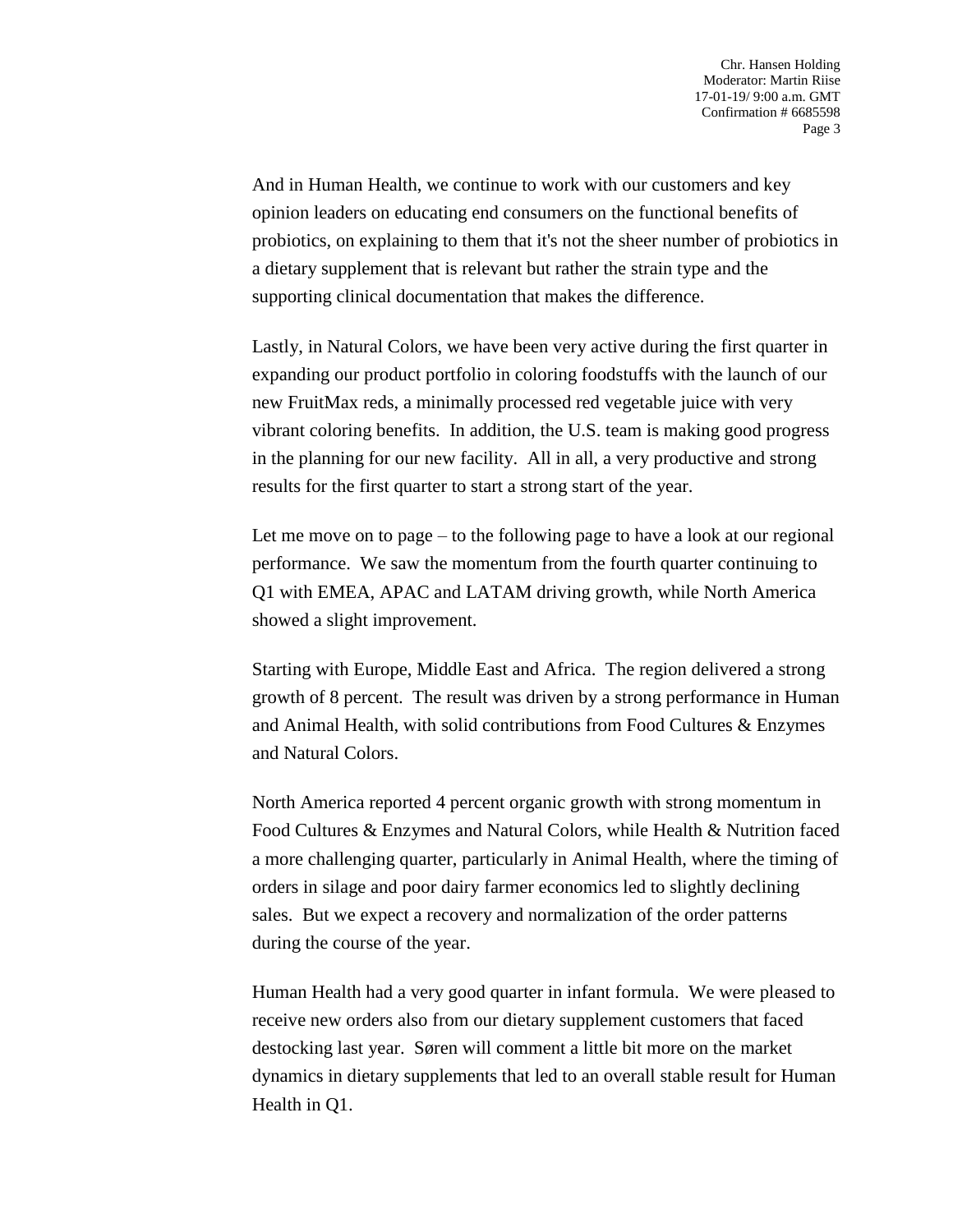Moving on to Asia Pacific. We saw solid growth of 9 percent with strong dynamics in Human Health, not least, in infant formula and solid growth in Natural Colors, while Food Cultures & Enzymes slightly impacted by timing of orders and lower market growth. That said, we continue to see a lot of interest from Asian consumers in probiotics and a lot of business opportunities for us to work with our customers to bring new products to market.

Latin America, once again, produced very strong organic growth of 31 percent, driven by all business areas except Natural Colors that faced some raw material headwinds in pricing pressure from local competitors. Euro pricing accounted for approximately half of the organic growth in the region.

Let me take this opportunity to explain this a little bit more in detail. As most of you know, Chr. Hansen operates with a euro price list model to safeguard our bottom line in times of volatile emerging market exchange rates.

Invoicing rates actually take place in local currency but based on eurodenominated price list, which means that if a currency depreciates against the euro, prices in local currencies will automatically be increased. It's an alternative to regulate local prices for inflation, a way to protect ourselves in euro that is our reporting currency. And yes, it has a positive impact on our organic growth.

Being able to work with euro price list model is a clear expression in my view of the value proposition we bring to the market and our pricing power. We believe that it's the most effective way to adjust prices for FX changes. And in contrast to inflation-based pricing and/or other individual negotiation of local contracts, we have an automated mechanism, an immediate reflection in organic growth and no margin dilution. By applying euro price list, less than half of our business – of our earnings are impacted by FX fluctuation.

Some of you maybe concerned that we risk losing volume growth in – if local prices are automatically increased. Our view, though, is that the benefits of operating with euro price list clearly outweighs the potential negative impacts.

With this, I would like to hand over to Søren for a deep dive into the business areas and further explanation of our group financials.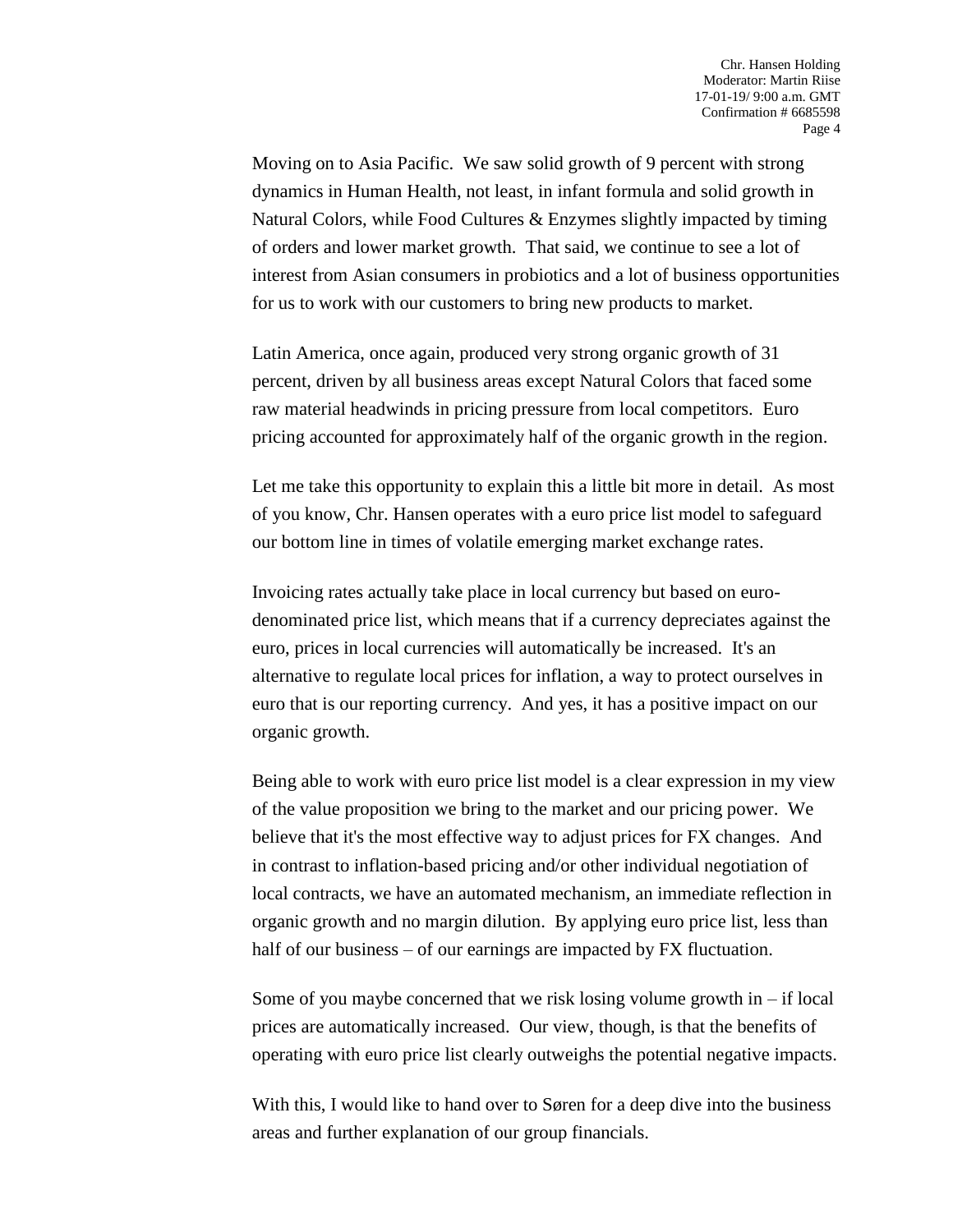Søren Westh Lonning: Thank you, Mauricio. Food Cultures & Enzymes deliver a solid start to the year with 10 percent organic growth in Q1.

> If we look at the product segments, cheese, meat and bioprotection showed strong growth during the first quarter, whilst enzymes and fermented milk reported solid growth, and probiotics were on par with last year.

As reflected in our Food Cultures & Enzymes guidance for the year, we saw a sizable contribution from pricing in Q1 related to euro pricing but also a solid volume growth. Volumes were a notch below our long-term growth model. However, this is really related to timing of orders with certain customers and a strong comparable from last year.

I would like to emphasize that we are not seeing changes to the underlying business drivers and feel confident about the long-term growth potential of Food Cultures & Enzymes.

Growth in our bioprotection lighthouse came down in Q1 to 15 percent on a very demanding prior year comparable. In addition, we had a few one-offs that affected sales in the first quarter.

One of our largest customers, for example, had an issue in their production and they decided to temporarily stop the usage of bioprotection to rule out that the issue was related to our bioprotective cultures. This customer is now back using bio-p, so this was only a temporary impact.

Excluding these customer-specific incidents, bioprotection continued to develop very well. Regionally, EMEA was the strongest contributor, driven by dairy and meat. And we also saw very good dynamics in LATAM and APAC from the launch of our second generation, albeit from a low base. We have the full pipeline of both customer sales projects and future product development projects, and we continue to be on track to deliver on the EUR 200 million revenue target that we have set for our financial year '25.

If we look at profitability, Food Cultures & Enzyme posted an EBIT margin of 31.7 percent, which was on par with last year.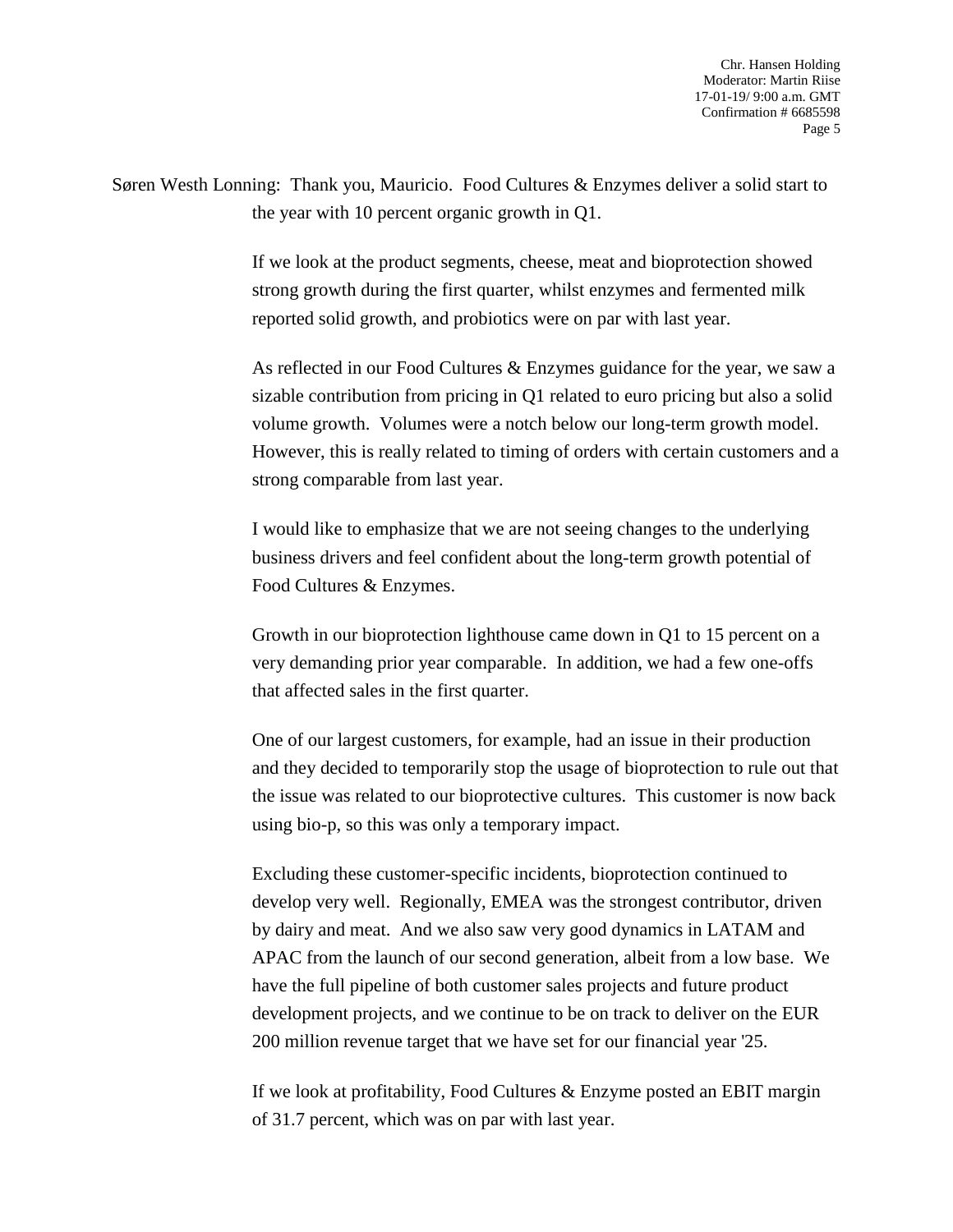Scalability benefits in production, not least from our capacity expansion in Copenhagen, of more than 100 basis points were offset by investments in bioprotection and digitalization as well as an increase in customer-facing activities. And this is why we have not seen a margin improvement this quarter. As Mauricio mentioned earlier, we will continue to realize scalability benefits in the coming years, and we fill – as we fill the capacity in our Copenhagen site.

Moving on to Health & Nutrition on Page 7. We have seen a very strong first quarter with 17 percent organic growth, driven by continued momentum in Plant Health and a strong recovery of Human Health, whilst Animal was soft in Q1. In Human Health, we posted very strong growth in infant formula across all regions as well as strong growth in dietary supplements in Asia Pacific.

In the North American market for dietary supplements, we continued to see the online channel taking market share from brick-and-mortar with the overall market growing moderately. Our sales development was slightly negative as some of our main customers were challenged a little bit in this environment.

Moving on to Animal Health. We reported a very strong result in swine but faced headwinds in cattle and silage in North America, as already mentioned by Mauricio, leading to a decline in revenue for Q1. The market conditions for cattle farmers in North America expected to improve during the year. And in silage, it was simply a matter of timing of orders, and we expect it to normalize in Q2.

Lastly, Plant Health continued to grow strongly in Latin America, albeit from a modest base. As of today, it's still less than 10 percent of our Health & Nutrition business.

Turning to earnings. The EBIT margin for Health & Nutrition improved to 25.4 percent, equal to a 2.2 percentage point improvement compared to last year. The improvement was driven by the strong volume growth as well as timing of production cost, partly offset by strategic investments in Animal and Plant Health.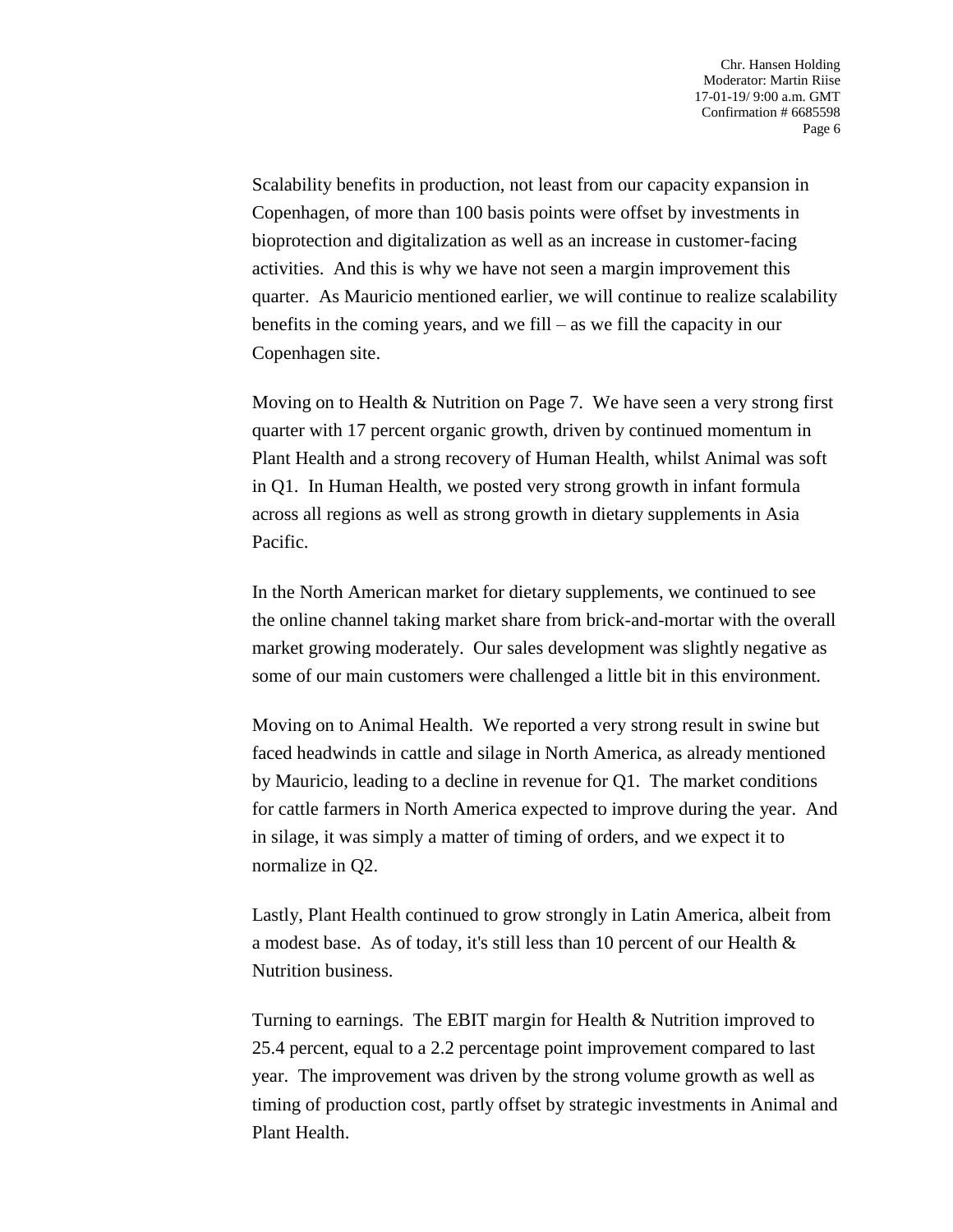Coming to our Natural Colors division on Slide 8. We were pleased to see a continued momentum with 6 percent organic growth in Q1. The coloring foodstuff segment was, once again, the key growth driver of this division.

Declining carmine and annatto prices, on the other hand, negatively impacted organic growth, and we expect to also see an impact over the next quarters, particularly in Latin America, where we have a relatively larger annatto and carmine business.

The EBIT margin in Q1 was 10.9 percent, 2.5 percentage points higher than the prior year, mainly caused by operating efficiencies and also a moderate comparable last year.

Moving on to the group financial. Please turn to Page 9. As you can see in the bridge in the bottom left corner, organic growth for the group came in at 10 percent with a volume/mix component of 7 percent and a 3 percent price component, largely driven by euro price list.

The currency impact on the top line was minus 4 percent, resulting in reported euro growth of 6 percent. The impact from the Hundsbichler acquisition on organic growth was immaterial in Q1.

With regards to profitability drivers, the gross margin improved by 2.4 percentage point, driven by all three business areas, whilst operational expenses increased by 12 percent, mainly due to higher sales and marketing activities and investments in Nature's No. 1 initiatives.

In sum, this led to a group EBIT margin before special items of 26.3 percent, up 0.9 percentage point. Currency had an immaterial impact, and for the year, we don't expect this effect to be sizable.

Lastly, in connection with the Hundsbichler acquisition, we booked special items of EUR 0.5 million (sic) (EUR 1 million), leading to a group EBIT margin of 26.5 percent.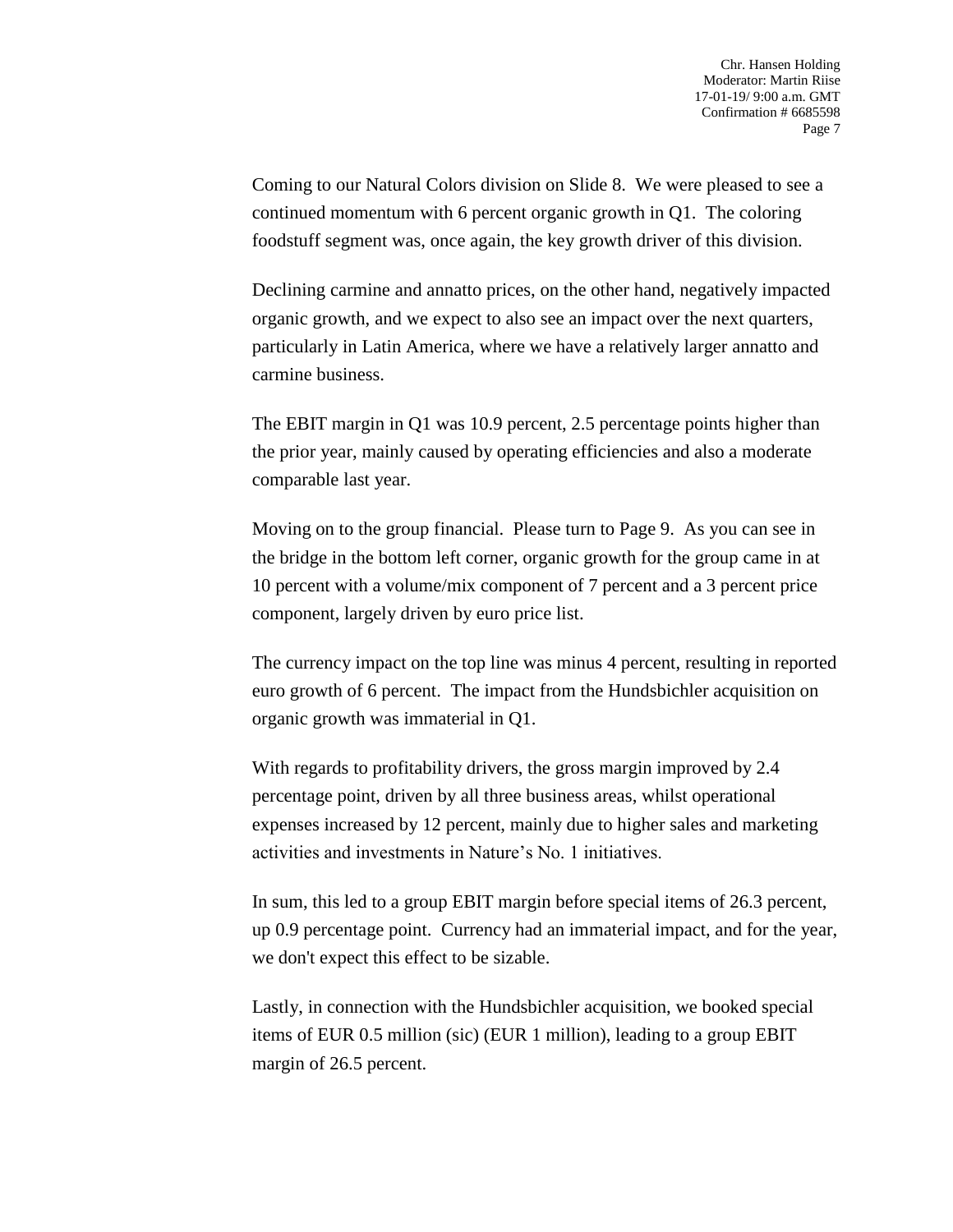Please turn to Slide 10 for the cash flow. Free cash flow before special items and acquisition amounted to minus EUR 32.5 million in Q1, which is mainly a reflection of higher taxes paid due to the absence of acquisition-related benefits and increased CapEx spending related to the announced expansion program.

The cash flow used for operational investing activities increased from 9 percent to 11 percent of revenue, in line with the communicated CapEx budget for the year of EUR 110 million to EUR 130 million net of sales and sale and leaseback activities.

And to briefly recap, the main investment priorities for this year are the new freeze-dried and powdered packaging facility for Food Cultures & Enzymes and Health & Nutrition as well as the upgrade of the R&D facility in Montpelier and the new U.S. facility for Natural Colors. All of these projects are progressing according to plan.

Coming to the guidance on the next page, Page 11. We maintain the overall outlook for the group for FY '19. We do expect organic growth for the group to be in the range of 9 percent to 11 percent as we anticipate higher-thannormal impact from euro pricing, mainly in Food Cultures & Enzymes with growth above the long-term ambition.

Health & Nutrition is expected to grow organically at 10 percent or above, while we've, for Natural Colors, narrowed the guidance range to 6 percent to 9 percent from the previously 6 percent to 10 percent. And this is in the light of declining raw material prices as already mentioned.

Looking at profitability. The EBIT margin before special items is still expected to be around 29.5 percent, supported by scalability benefits from the expansion in our Copenhagen facility, which will partly be offset by investment into our lighthouses and other Nature's No. 1 initiatives.

When it comes to currencies for the full year, we are expecting a euro growth, which will be roughly 1 percentage point lower than the guided organic growth of 9 percent to 11 percent. This is driven by lower emerging market currency, offset by a slightly stronger U.S. dollars compared to the euro.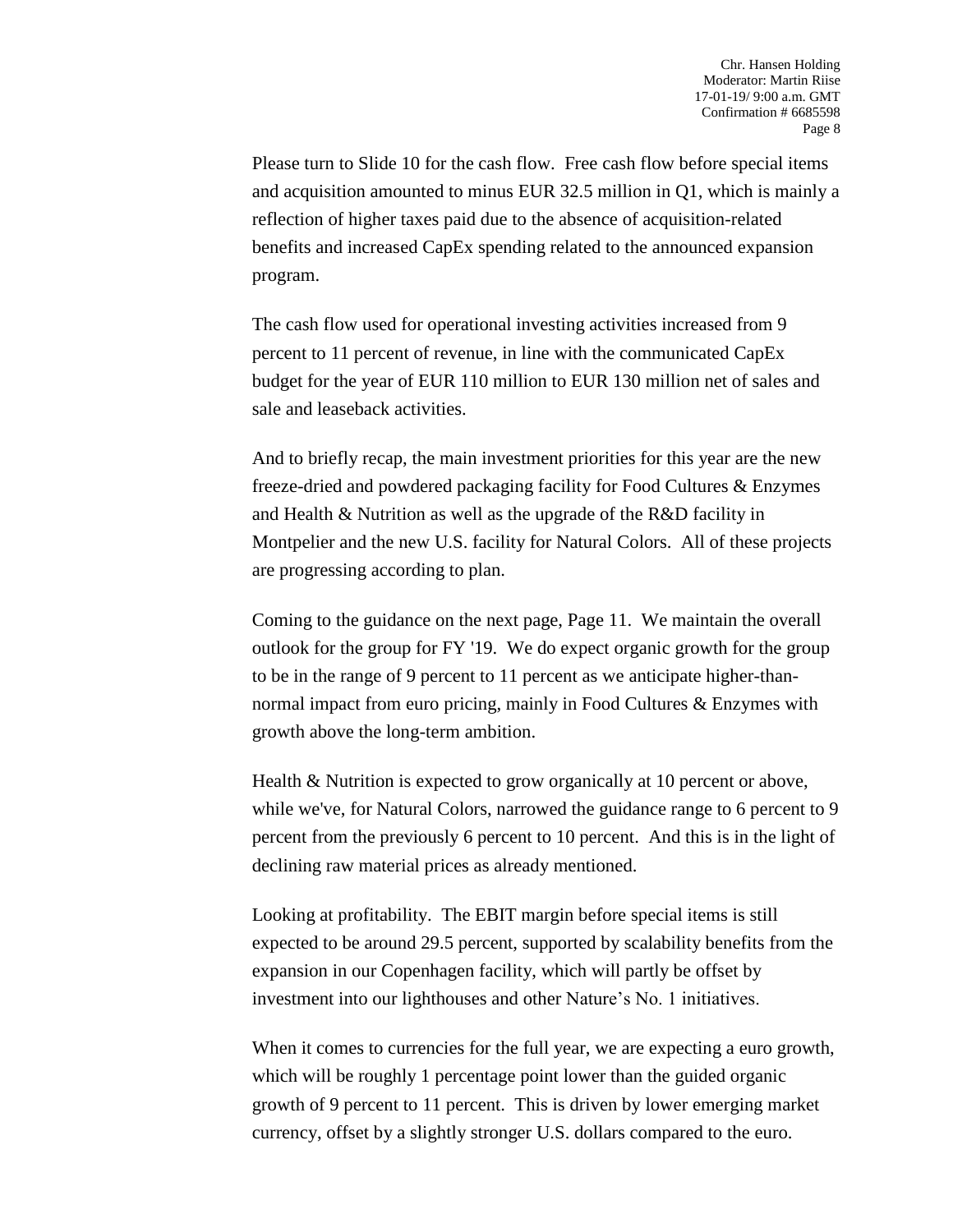On EBIT, we are expecting a modest currency impact because the stronger U.S. dollar will be largely offset by a weaker Chinese currency as well as a few other currencies. Notice that emerging markets' currencies, only to a smaller degree, affect our earnings, pointing back to the effectiveness of using euro-based pricing in these markets.

Free cash flow before acquisition, divestments and special items is expected to stay at a level similar to FY '18, driven by higher CapEx spending and the absence of acquisition-driven tax benefits. Please remember also that the free cash flow guidance assumes a successful sale and leaseback of the company's main facility in Hørsholm in Q4.

And with this, I would like to hand back to Mauricio.

Mauricio Graber: Thank you, Søren. Before we wrap up, and beyond the strong financial results we have reported for Q1, I would like to take the opportunity to talk a little bit about Chr. Hansen's unique position when it comes to sustainable development and explain why we have added a backline sustainability when we did a review of our Nature's No. 1 strategy last April.

> As you know, 82 percent of our revenue contributes to the UN Global Goals, and our three strategic lighthouses, of Plant Health, human microbiome and bioprotection, align with three UN goals, where we believe we can add most value: Social Development Goal #2, that's about ending hunger and promoting sustainable agriculture; Social Development Goal #3 about ensuring healthy lives and promoting well-being; and Social Development Goal #12 about enabling sustainable consumption and production patterns.

> We have many products that support those goals and that help manufacturers increase productivity and offer products to consumers, be it by reducing salt in cheese with our SaltLite cultures; or sugar in yogurt with our NOLA Fit enzyme; by replacing antibiotic and pesticides with our probiotic for animal feed, silage and crop protection; or by developing the next generation of microbes for better human health.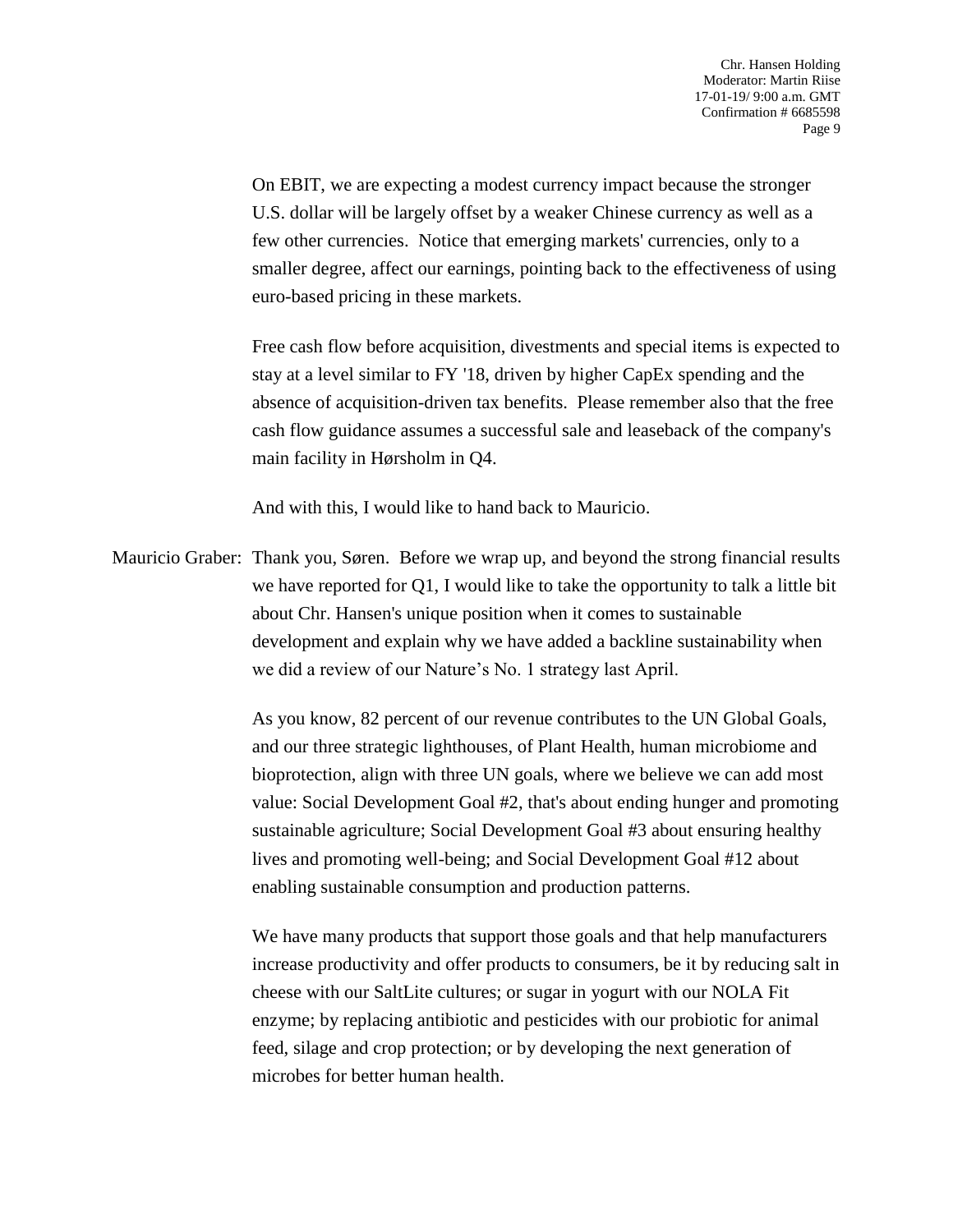Consumers increasingly call for clean label, antibiotic-free alternatives and less food waste. And our R&D team at Chr. Hansen is constantly working on new solutions, with which we can help our customers, address this market needs and stick out from competition.

We have a promising pipeline of new products to bring to market over the next years, close ties with our customers and a strong financial backbone, all of which allows us to continue to invest and innovate close to market and society needs.

We have a team of over 3,000 people that are inspired by our purpose to work for a better planet and address some of the world largest challenges through developing natural, microbial solutions. And I very much look forward to continue to lead the team on this journey.

Thank you for listening, and we look forward to discussing your questions now. Operator, please open the line for questions. Thank you.

Operator: Thank you. As a reminder, if you wish to ask a question please press star one on your telephone and wait for your name to be announced. If you wish to cancel your request please press the hash key.

Your first question comes from the line of Lars Topholm.

Lars Topholm: Yes. A couple of questions on my side. Mostly I wonder a little bit about the margins in Food Cultures & Enzymes, where it seems that your gross margin expansion is offset by other things.

> So maybe, you can comment in a little bit more detail on exactly what those things are but maybe also, how you see the margin progression over the coming quarters? And related to the same, I would also like to know if there are any margin impacts from mix, i.e., if cheese grows the strongest, how does that affect divisional margins?

> And if probiotics are flat, I assume that means it's a smaller proportion of total revenue. Does that hurt margins? And then, if I may, in Health & Nutrition,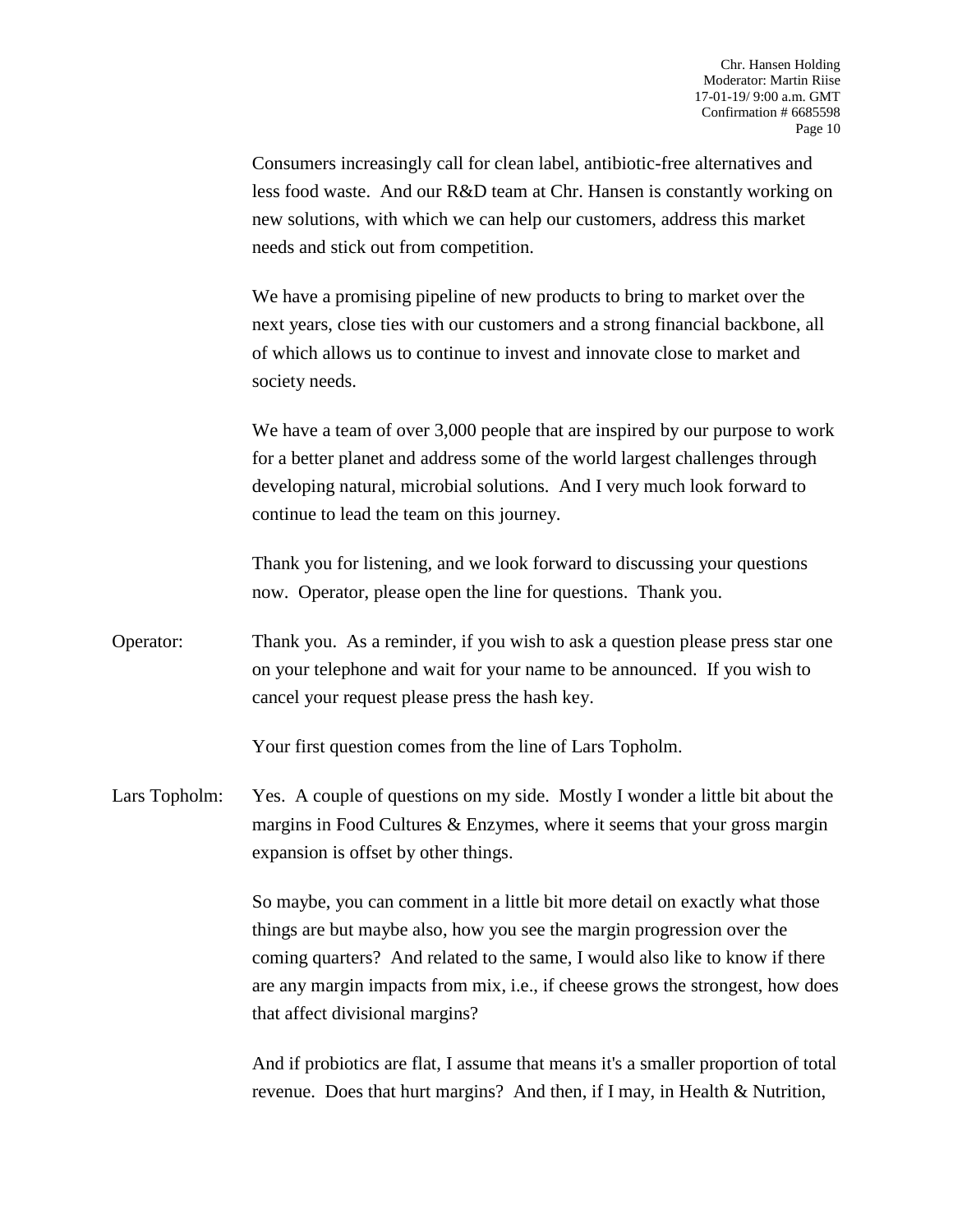are there any one-offs in the very strong growth for Human Health, please? I think that is all for now.

Søren Westh Lonning: OK. Thank you, Lars. Let me try to address your – at least, your first question. When it comes to the margin development in Food Cultures & Enzymes, we had a very nice development on the gross margin linking back to the – realizing the scalability benefits of our regionally inaugurated plants in our Copenhagen facility. And combined together with a few other efficiencies, this was actually above 100 basis point improvement in the margin.

> Now of course, we'll – are offsetting that in this particular quarter. It's primarily driven by some specific initiatives that we are investing in. And given that the euro growth in Food Cultures & Enzymes was not so large this quarter, and many of those investments are done in euro-denominated countries, that had an impact. In addition, there were some one-off timing things also impacting it, which, combined, meant that it was a stable development in Q1.

> When we look forward for the remainder of the year, we expect the strong gross margin development to continue. And bear in mind that we only started depreciating on the facility during Q1 last year, meaning that the baseline on that part would be more favorable going forward from here.

We also believe that (inaudible) we'll continue to invest in the business, but some of the timing elements that hit us in Q1 will not repeat. And thus, we are not guiding on a specific EBIT level for – at the divisional level, but I think it's fair to assume that we expect to see a very solid development when we look forward in Food Cultures & Enzymes.

Lars Topholm: So without guiding on it, Søren – without guiding on it, you would say we should expect higher margins in the coming quarters?

Søren Westh Lonning: I would say that, that's a fair assumption. I would also, to your comment – question regarding mix, I would say that mix didn't particularly help us this quarter. You're absolutely right that the probiotic was flat.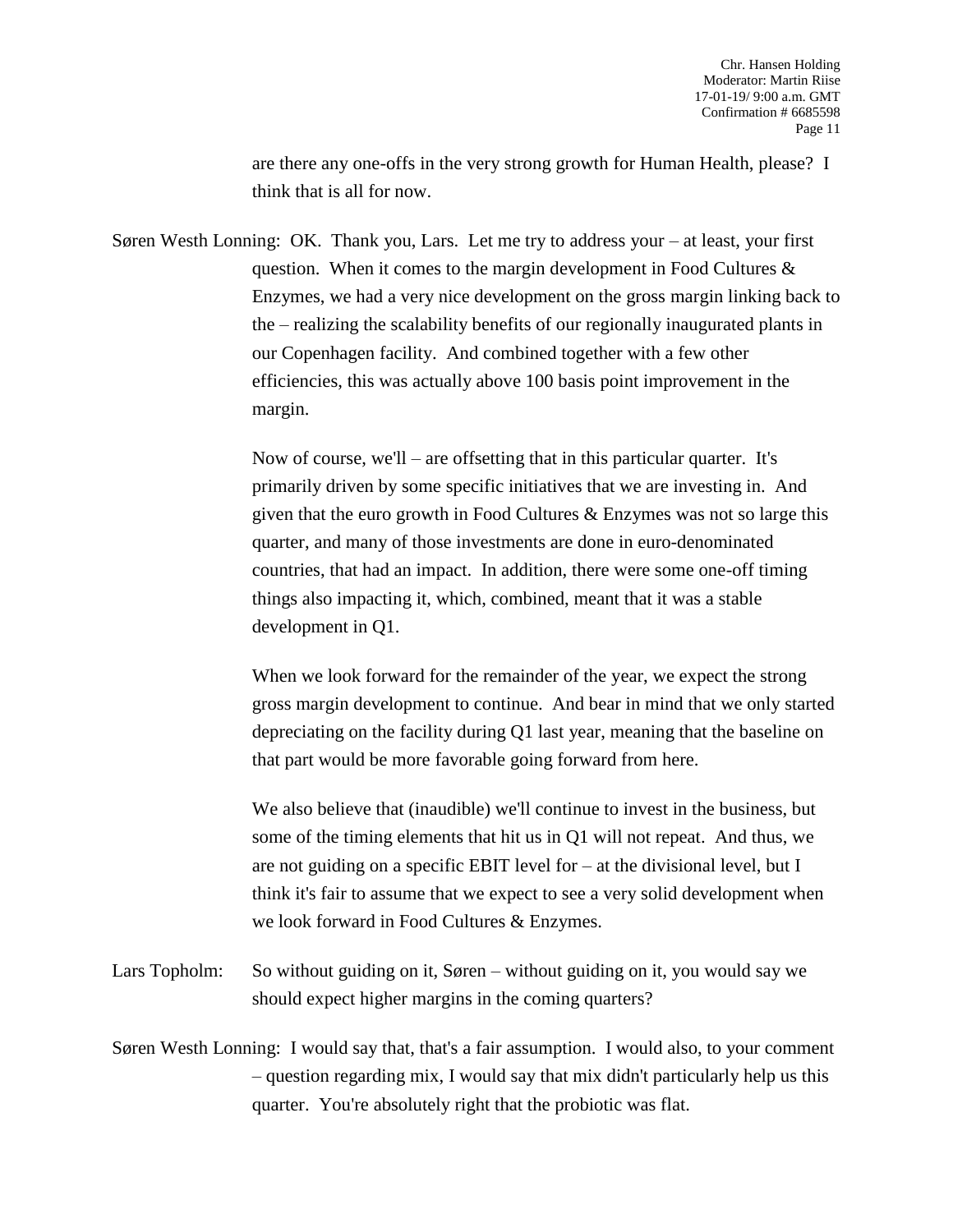And also enzymes, some of the enzymes that we have a less margin on was actually quite strong. And that combined with bio-p growing around 15 percent means that the mix were marginally negative in this particular quarter. That's not a trend that we foresee in the long term.

When it comes to Health & Nutrition, I would – you can say it was – I would more put it in the way that the – you should always be a little bit careful when assessing the Health & Nutrition business on a single quarter, given that they are – it's a smaller business, they are more volatility inherent compared to Food Cultures & Enzymes. So I would generally caution to extrapolate a single quarter growth.

That being said, we are very pleased with the momentum that we see. Plant Health was very strong, but it's also reflecting that the baseline was very modest. Human Health was very strong, reflecting structurally very strong growth in Asia Pacific. But also, here, I mean, timing can play a role.

On the other hand, we do believe that timing was negative. Timing was negative in our Animal Health business on the silage side. So we will have some ins and out, but I would caution to overall project based on a single quarter.

- Lars Topholm: That sounds right. If I may, I also have a household question. How much for special items should be assume for the coming quarters?
- Søren Westh Lonning: You should assume between EUR 1 million to EUR 2 million of special items for the full year. That's the best guidance I can give you.
- Operator: Your next question comes from the line of Michael Rasmussen.
- Michael K. Vitfell-Rasmussen: If we can dive a little bit into Human Health in the U.S. more specifically, obviously, you had a little bit of impact last year. How do you see these inventory reductions? Is this all out of your books right now? And is the business kind of well fitted for servicing the online growth in Human Health, as I understand it's one of the drivers in the U.S. markets?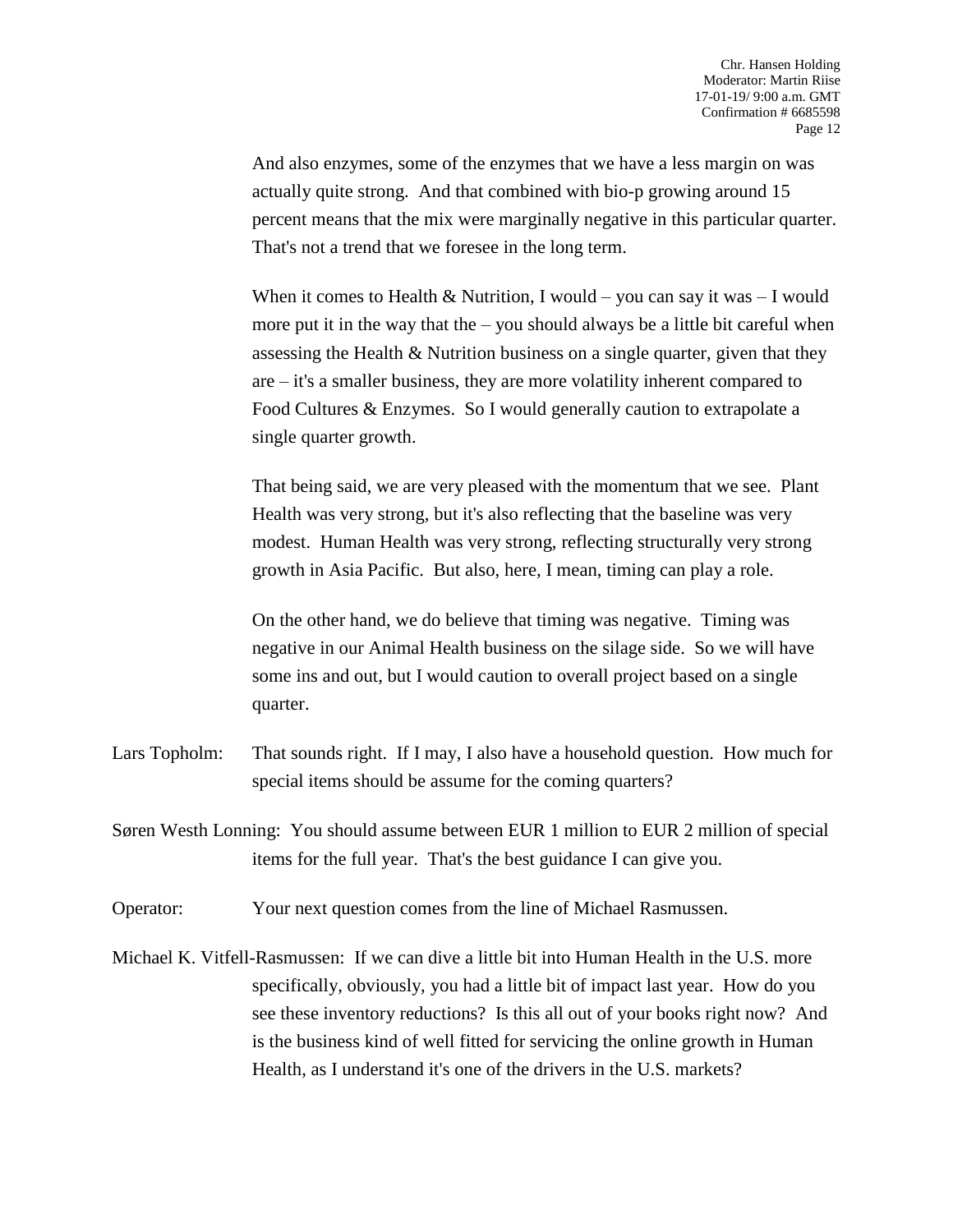Coming back to probiotics, kind of, more on a general theme. I remember that back in the days, we used to talk quite a lot about clinical trials and so forth. And I do recall you did some work with the IPA, the International Probiotics Association. Could you give us an update? Is this completely off the books right now? Or is this something that you are actually spending a bit of time on kind of on the probiotic side?

Mauricio Graber: (Marcus), this is Mauricio. I'll give a few overview moments and then pass it on to Søren. I would say on the global probiotics market, as a leader in the industry, I think we have a responsibility to continue to work both in science and in advocacy to make sure that this remains a strong category.

> And that means continue to work with the regulatory authorities and consumers, as I mentioned earlier, to make sure that our strong framework based on science and with a good regulatory framework that enables the global growth of the category.

So we'll continue to do that and to move our microbiome lighthouse in the key initiatives that we have already communicated for specific, targeted benefits, but we are not in any other clinical trials that we have not commented.

As it relates to the U.S.-specific probiotic market, we continue to see that as a growth category. It's probably growing at a less accelerated pace than it was before. I think we have commented on that already. But it still remains a growth category with sort of this multichannel between online and retail.

Before passing on to Søren, I think the only thing we commented was that, yes, the inventory to a large – the inventory situation of last year is pretty much out of our system, where we have begun to receive orders from the customers that have had destocking issue last year. Søren, any additional comment?

Søren Westh Lonning: Just wanted to point it out that the customers that were affecting these inventories impacts last year are actually growing well for us in North America in Q1. Then we have a few other customers who are struggling a bit in the environment that we see over there, and that's sort of pulling it, the overall number, down to a slight decline.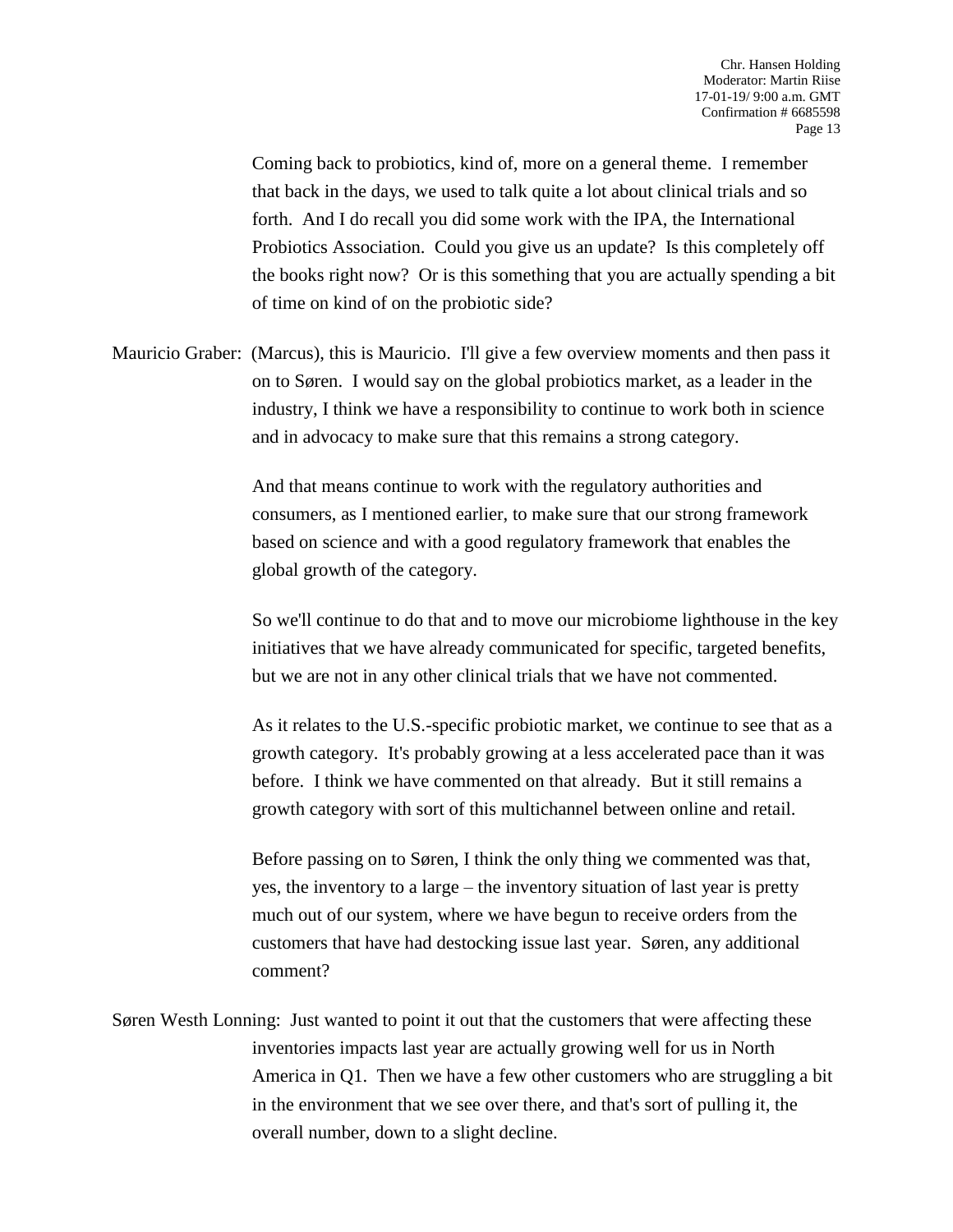I think you should also note here that we are selling our probiotics, but also for certain large customers, we offer to do sort of the full value chain into a finalized product. And the area where we had lost a little bit of business in that step, it's a step that doesn't command a large premium, so we are not overly concerned.

It does affect our top line, of course, but it's also reflecting that the margin progression in Health & Nutrition is actually quite strong because we – you can say that impact is more top line than it is a bottom line impact. So those were a few extra comments, Michael.

Michael K. Vitfell-Rasmussen: And also a household question from my side. Can you please comment a little bit about the development in Q2 to date on the carmine and the annatto prices, please?

Søren Westh Lonning: Yes, I mean, what we can say it has moved down. So we haven't seen new changes in the raw material prices, but of course, there is a certain (inaudible) timing before it hits our selling prices, right, because we had a mix of (inaudible) with customers. So it's clear that the impact that we have seen on the – from the raw materials will gradually impact organic growth.

> And we've seen an impact in Q1, and that will also be the case in the coming year. And that's the reason why we have taken down the guidance range a notch for Natural Colors. But overall, you can say that the core pigment has been stable since, you can say, sort of – towards the second half of Q1, yes.

- Michael K. Vitfell-Rasmussen: So when you say moved down, has that moved down on a yearon-year basis or moved down from the end of Q1?
- Søren Westh Lonning: No, it's been you can say that the raw material prices has been stable since the end of Q1, but it's clearly lower than last year. What has changed since we came with the guidance is that it has actually moved down a bit, and then there is, in some ways, a delayed effect before it hits our sales prices also.
- Operator: Your next question comes from the line of Jonas Guldborg.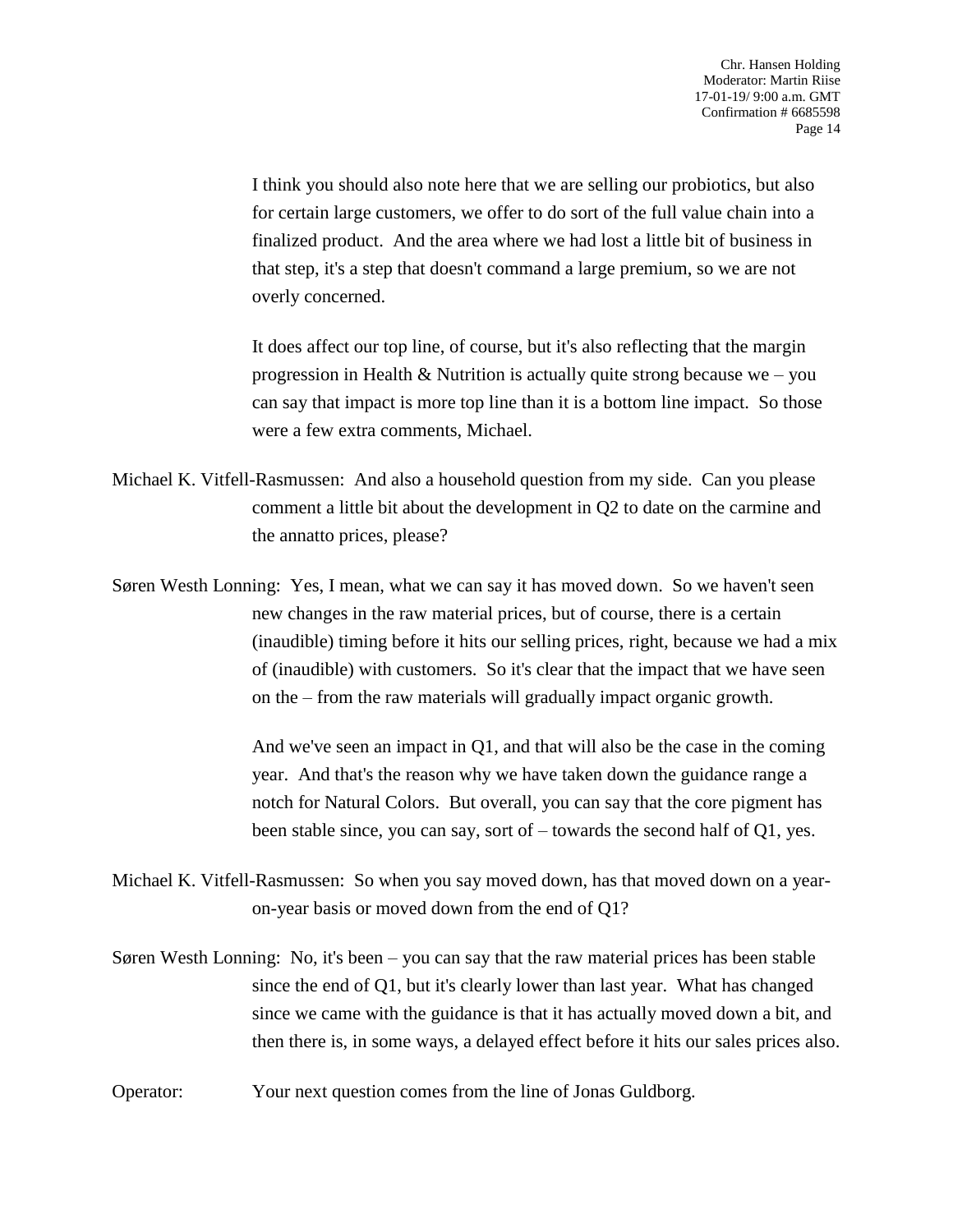Jonas Guldborg Hansen: Jonas here. I have one question on Plant Health. You say it's growing significantly but from a modest base. Maybe, you could put a bit more color on it. For instance, how much of the 17 percent organic growth is coming from Plant Health? And then also a few comments around this, the time line for the state approvals in the U.S.? That would be my first question.

> And my second question is on Health & Nutrition and this timing of production costs. How much has that actually benefited the margin in Q1? And just to understand how much of it we should see as a negative impact for the coming quarters. And then finally, on the cash flow and on the taxes, which cash tax rate should we expect for the full year, i.e. are there any further tax benefits impacting the coming quarters?

Mauricio Graber: Thank you. So I would say on the question about the U.S., what we have mentioned is that we expect to be in the market in calendar year 2019. It's difficult to predict more than that at this point because of the timing of the approvals in the U.S. state legislations. But our marketing plan is to be in the market in calendar year '19.

> With that, Søren, I will pass it to you. I would just say Plant Health, we have said, is around 10 percent of our Health & Nutrition business. And Søren, you can answer the rest of the questions.

Søren Westh Lonning: Yes. You can say that in Health & Nutrition, a sizable part of the gross margin improvement was driven by timing. So part of the timing is related to what the baseline looked last year. Part of the timing is related to some – we are building up some inventories for – ahead of the silage season, et cetera. So I wouldn't say that it necessarily comes back negatively the rest of the year.

> What I would say is that in Health  $\&$  Nutrition, it is the – an area where we saw quite a nice margin uptick last year. And we are really – that the strategy we have for Health & Nutrition is more about maintaining a healthy margin development while (really) making the investments that position us very well for the future. So I would caution you to sort of take the 2.2 percent margin expansion here and extrapolate that for the year. That will be – that will not be the guidance I would give you.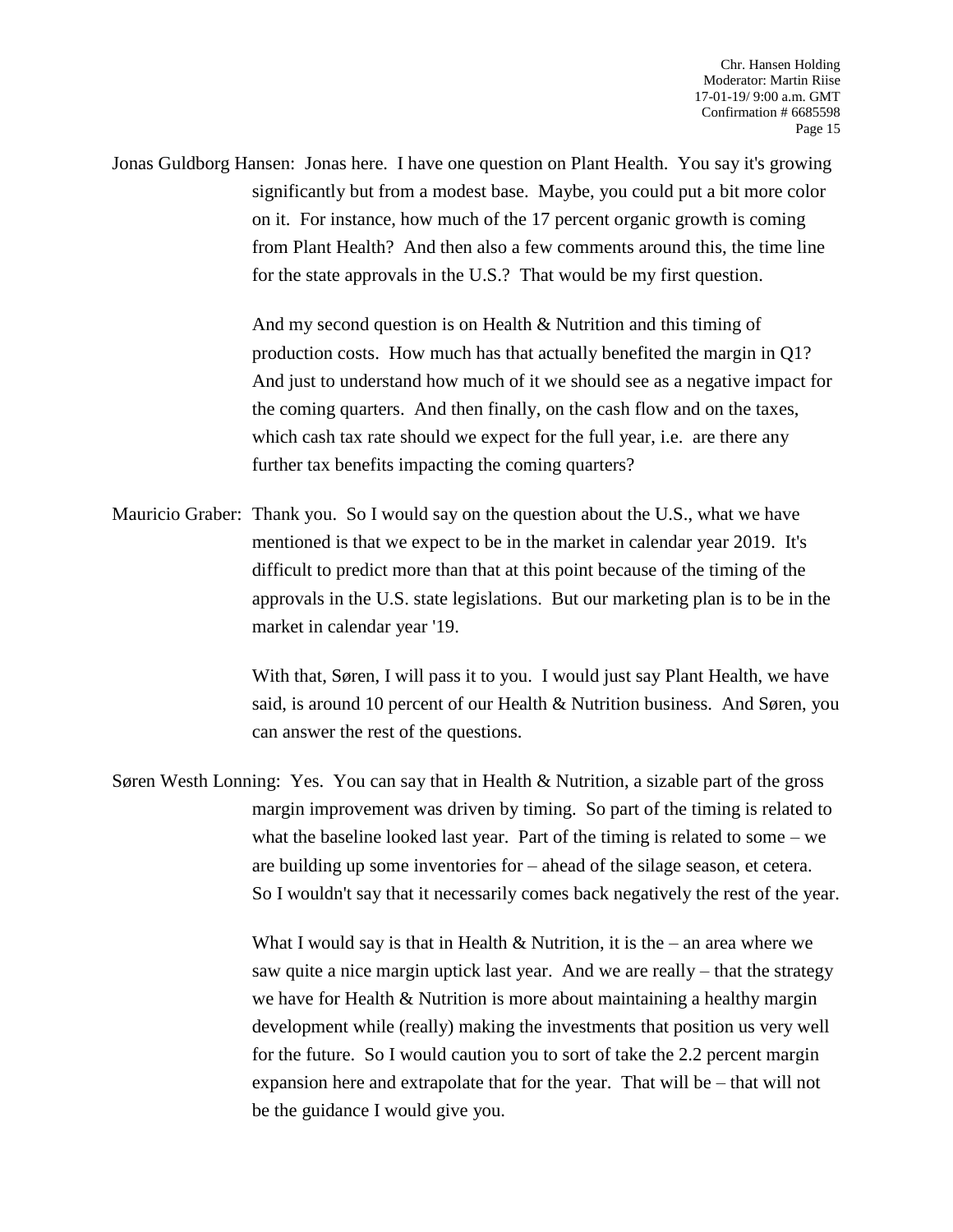On the cash flow side. I would say that the  $-$  overall, we expect a tax rate that will, overall, be stable compared to last year. We don't see major changes to that part. On the paid tax side, you can say that given that we pay the majority of our taxes in Denmark, and we have – most of that is done in November, then we're actually paying more than half, closer to  $2/3$ , of our taxes in O1.

So it means that the negative impact from taxes due to the acquisition benefits and all that, they are – they're hitting us in Q1 to a very large extent. So it means that when you look – project forward, I mean, you should assume that we have taken basically the hit from that in the first quarter.

Jonas Guldborg Hansen: Perfect. Very clear. Just one follow-up. Did you say that Plant Health is now around 10 percent of revenue in Health & Nutrition?

- Søren Westh Lonning: I think the comment here is that on annual basis, and bear in mind, there is seasonality with crop season and all that. On an annual basis, it's less than 10 percent, but it was very strong in the quarter that we have just closed. So here, the numbers will be higher overall.
- Operator: Your next question comes from the line of Annette Lykke.
- Annette Lykke: First of all, could you potentially share a little bit more color on this temporary stock in using bioprotective among one of your clients? It would be nice to have a little bit on timing on this as well as, maybe, how important it was in terms of growth.

And moreover, you also had a very decent 45 percent growth in Q2 last year. Should we expect the bioprotection growth to be in the same level for this second quarter? This is my first two questions.

Mauricio Graber: Yes, I would say, generally, we – the impact that we saw in Q1 was related to a few specific customers in a certain geography. There's nothing – there's no trend. There's nothing that ties these together, so it's really two single incidents. They had a quite sizable impact on our growth because it was some of our very largest customers. Both are now back buying as normal. So I mean, the effect was primarily at Q1.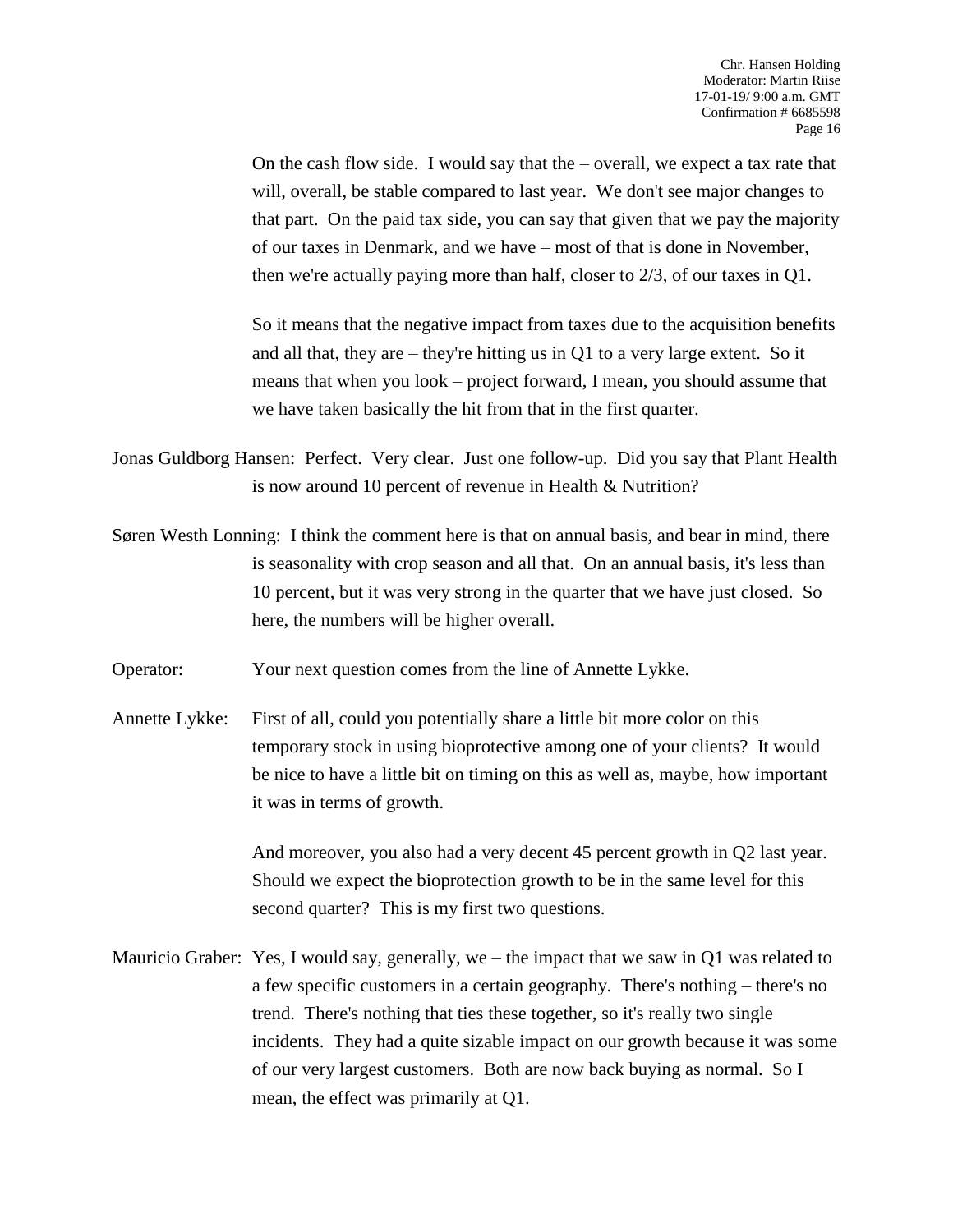There will also be a little bit of effect in the beginning of Q2, but we do expect growth to pick up as we look forward. I mean, it's – we're not guiding on bioprotection as such, but we – to hit our long-term target, we need to deliver more than around 15 percent organic growth. And that's also what we will strive to do this year despite this temporary headwind.

So that was a little bit to, you can say, what drove this. And it – you have to bear in mind that bioprotection, first of all, the size of it, we are – still somewhat higher volatility to single wins and single customers than the rest of the business.

And secondly, it is a product which you can choose not to use and then still produce your products, right, and that can also drive a little bit more volatility. It can also accelerate things, but in this case, it was a volatility to the negative side.

When we look forward, we are still very pleased with what we see on bioprotection. We see a strong pipeline of sales projects with customers that support growth going forward in the short-to-medium term. And we do see a strong portfolio of product upgrades and potentially also new generations, et cetera, that will stimulate growth in the mid to long term.

So we're still very optimistic despite this, you can say, temporary headwind we saw in bioprotection.

Annette Lykke: Can you just confirm – sorry, don't misunderstand this, that when you referred to some delayed orders in the APAC regions, are these bioprotection orders?

Mauricio Graber: No, that's actually not related. Bioprotection was not in – was not related to the APAC region. Here, it's more a question about some timing with orders to distributors. We are relying in Asia Pacific more on distributors than we are in North America and EMEA, as an example. And it means that the timing of some of these orders, they can influence the sales pattern. So that's more what I'm alluding to here than it is the bioprotection part.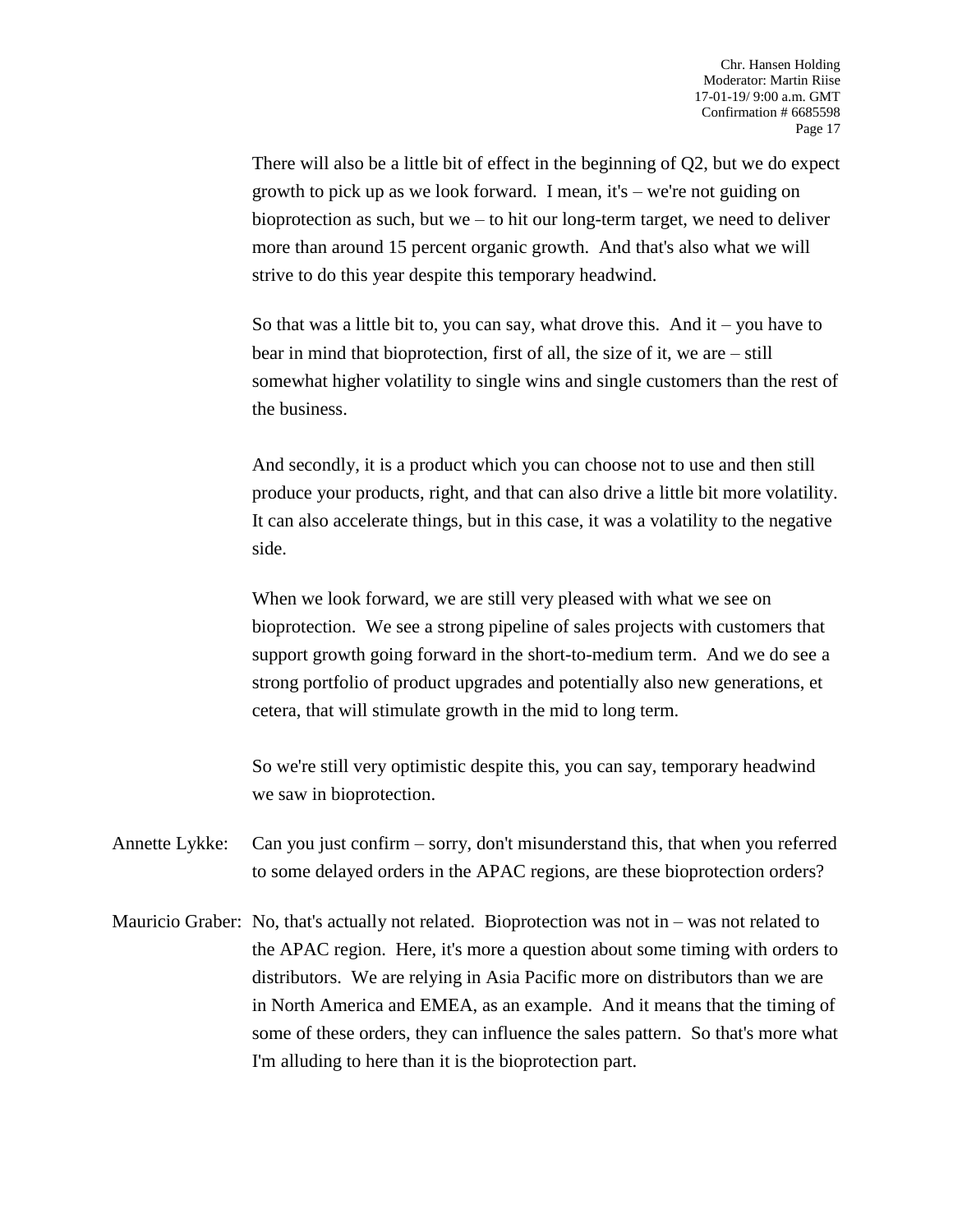Annette Lykke: Then on China, you state – I guess you say APAC, but I think you mean China as well, that the market growth is slightly lower than it used to be in other divisions, maybe plus 15 percent but more high single-digit growth. My question here is how important are China to your yogurt DVS sales? China is now a bigger yogurt market than, for example, U.S. Is it also for Chr. Hansen?

Søren Westh Lonning: So we continue to make good progress in our market share in China in working with the large Chinese customers. And what we have seen is that, obviously, our fresh dairy or yogurt has reached a good market share in the large Chinese cities.

> Having said that, we continue to see expansion and growth opportunity geography – in the large geography of China. And we also continue to see the expansion of new categories. I am quite optimistic on my visits to China that we will see growth in other categories, bioprotection and as well in Health  $\&$ Nutrition. And we will eventually also continue to work with our customers to develop the cheese category in China.

- Mauricio Graber: And maybe, allow me one specific comment to your question, Annette. We have stated earlier that the Chinese market is the largest yogurt market in the world. And we have also communicated that we have, at least, a market share that is equal to our global market share. So I think even those two, it's very fair assumption to believe it is the most important market for us.
- Operator: Your next question comes from the line of Anton Brink.
- Anton Brink: I have two questions. This one is a bit of a combined one, which relates to the longer-term growth opportunity in U.S. cheese. You mentioned I think in your reporting as an important growth driver. Well, the inventory levels are sky-high right now. And I think communication and press releases on potential growth slowing there are increasing.

So I'm wondering how do you look at the medium opportunity in this market? And then a similar question applies to the skimmed milk powder inventories coming down in the EU, which should somewhat reduce the relative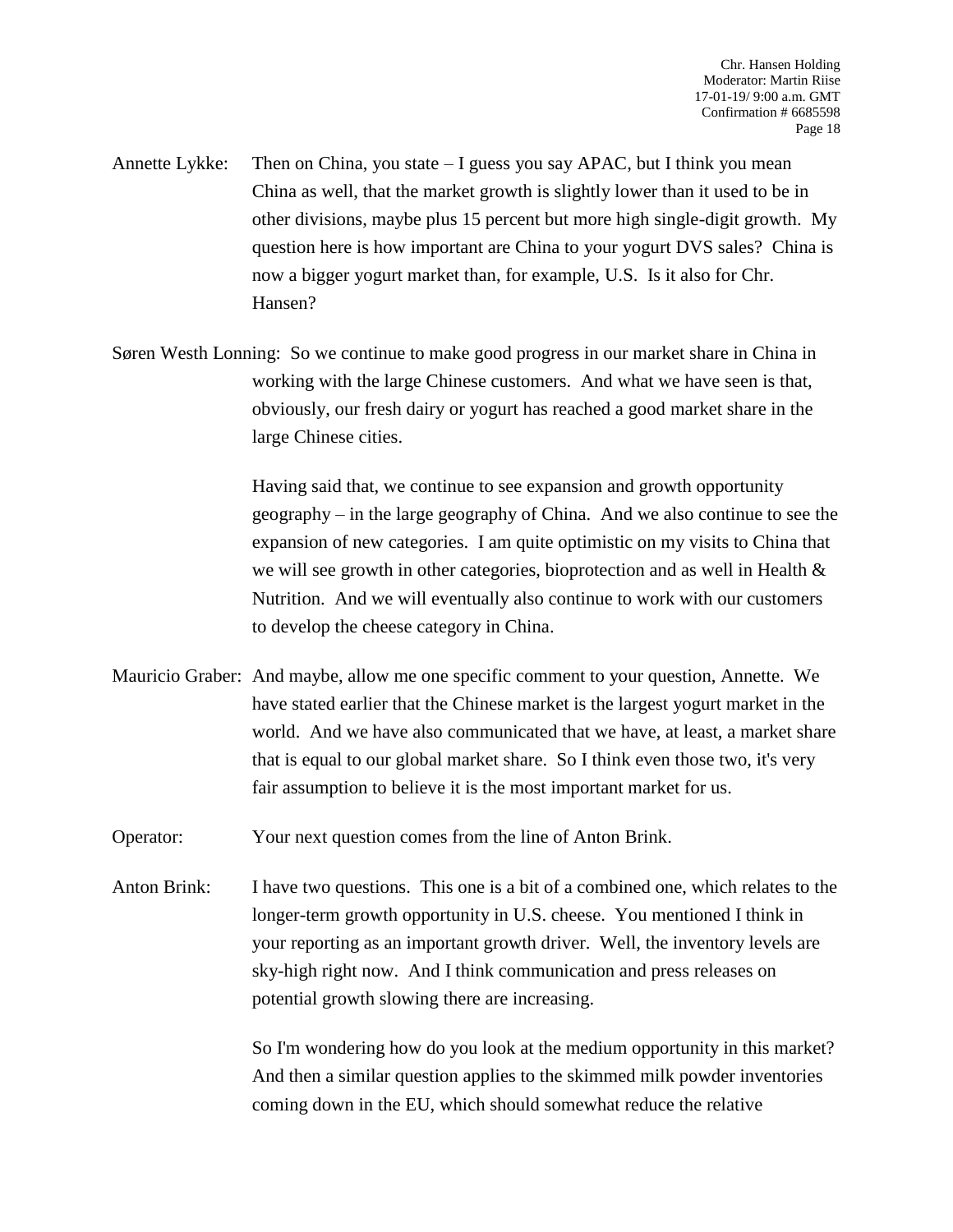valorization of cheese production in the EU. Do you see that as a potential risk?

Mauricio Graber: So Anton, I will comment on the conversions and pass it on to Søren for the inventories. I would say what I continue to see in our commercial execution is a very strong dynamic and collaboration with the customers on the conversion opportunities in fresh dairy and in cheese.

> Particularly, in North America, despite the comments of the inventory, what we see is in cheese categories like pasta filata and the use of cheese in prepared dishes like pizza continues to grow, and it continues to grow globally. And some of the U.S. cheese customers have a very large play on that.

> So our commercial excellence team continues to be at work with great focus on the conversions. And I have a high level of confidence that we will continue to see a good level of conversions according to our Nature's No. 1 strategy for cheese and fresh dairy. Søren, on to you for the – for inventory.

Søren Westh Lonning: Yes. You're absolutely right that the cheese inventories are at a very high level at the moment in the U.S. But I think it's important to bear in mind that the global consumption is around 2 percent. Sorry, the growth in global consumption is rather 2 percent. So – and we really think of it, given that we have a very strong share across the world, this market and this growth needs to be served through the sources that exist.

> So it may be that we will see a slight decline in the market growth in cheese in North America, but we do expect other regions also to perform well. And as Mauricio outlined, market growth is one component of our growth model. It's really comprising of many different layers. And one of the challenges that the U.S. industry is facing is they are looking to how they can differentiate their products more and better (inaudible) their offering.

And this is where a player like Chr. Hansen really has some opportunities to come in and assist customers on that journey. So I think, yes, cheese inventories are important. But I mean, we are – that can be a short-term effect, but we are not structurally worried about this when we look forward.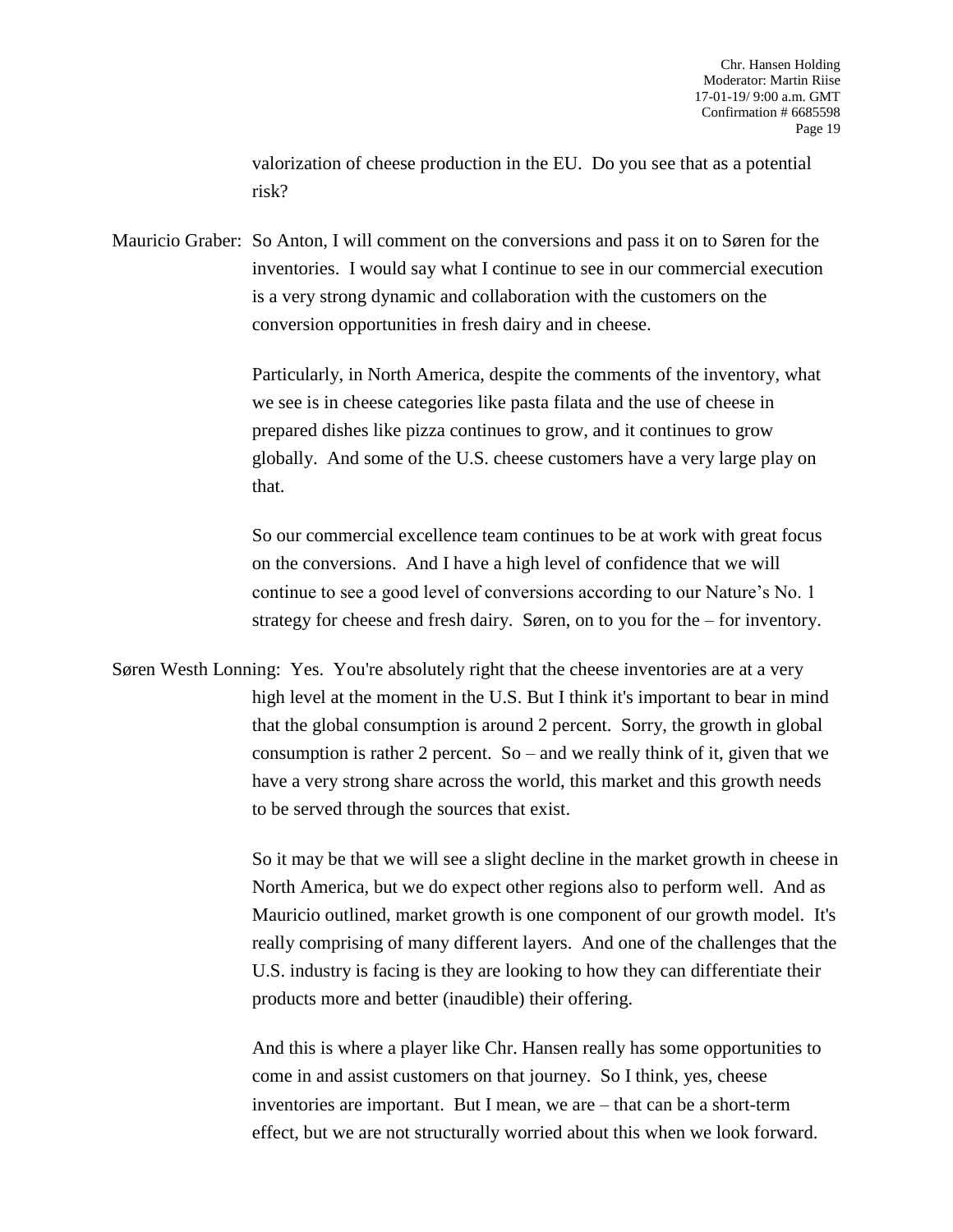- Anton Brink: OK, clear. And the second question related to the skimmed milk powder inventories coming down in Europe, which should, in the end, have an impact on the relative valorization of cheese production in Europe. I think in the statement you mentioned that cheese production is still the most attractive option for dairy manufacturers. Do you see that having a negative impact potentially?
- Søren Westh Lonning: I think we go we come back a little bit to the fundamental drivers. So yes, we could see some temporary, you can say, impacts on inventory that we will need to find a way of managing one way or the other. But structurally, the cheese category, the cheese consumption is to this tune of 2 percent.

And when we look back in history, it has been very, very steady, solid growth that we have seen in this category. That market needs to be served one way or the other. It may be that there will be this temporary inventory reduction impact, but we are not beyond sort of a temporary potential effect that we will, of course, try to mitigate. We are not concerned.

- Anton Brink: OK, clear. Last question from my side relates to euro-based pricing mechanism. Because I'm wondering in the scenario, because part of the organic growth guidance for '18/'19 is stating that your best pricing mechanism will have a clear positive impact, would we see Brazil, for example, improving? So what happens is if we see emerging market currencies improving versus the euro, could that also negatively impact your organic growth in that sense?
- Søren Westh Lonning: Yes, I mean, it can. And I think if you would look historically, that has happened. What – I would complement your question, if I would say, usually, when that happens is under conditions of a strengthening local economy, and we have usually seen then volumes grow higher and overcompensate for any currency impact.

So I think stronger economies with a stronger currency result on underlying better commercial conditions from our customers and more consumer confidence.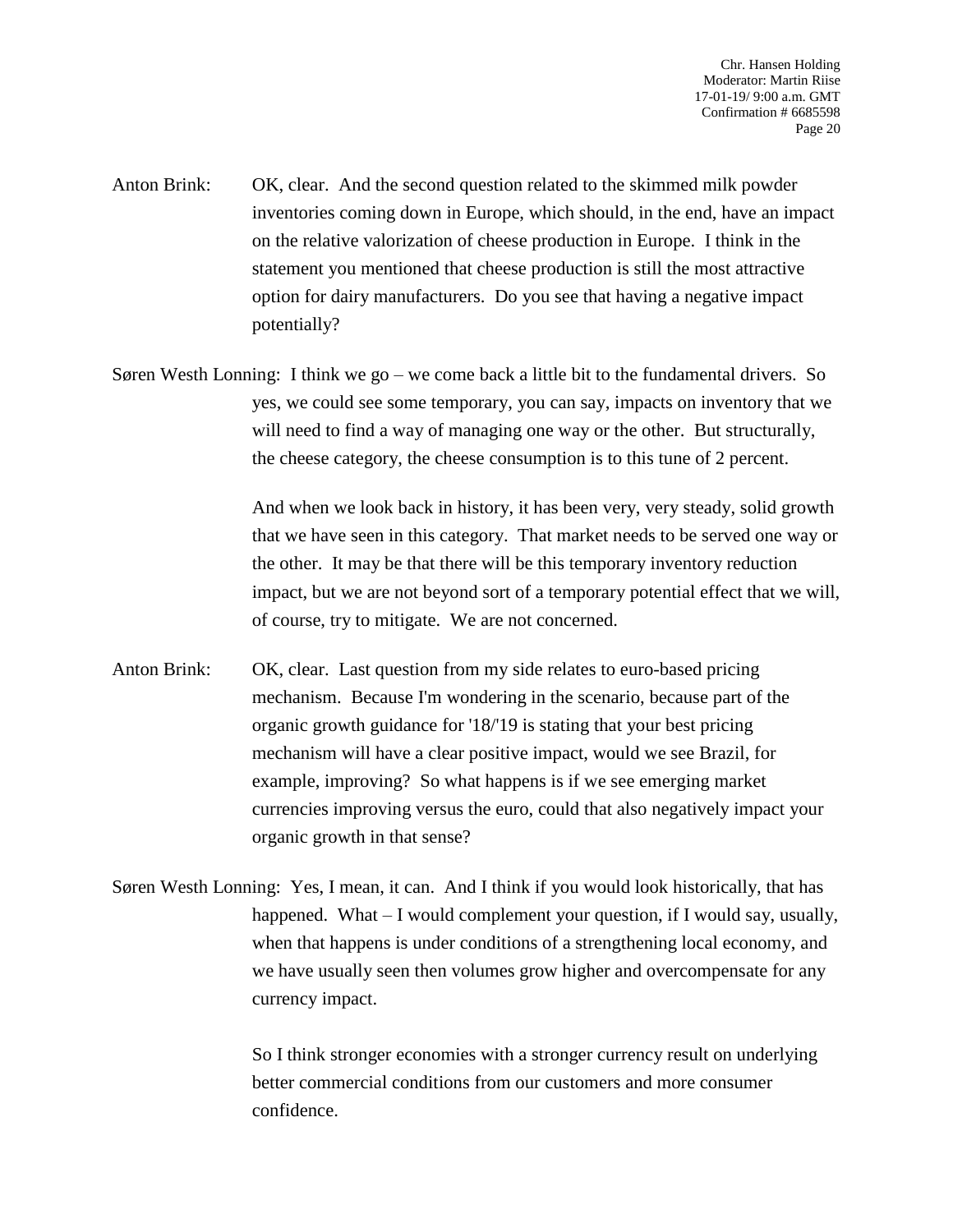Mauricio Graber: Yes. And then  $I - if I$  maybe add a historical perspective. In the 11 years that I've been with Chr. Hansen, we have had one year where the euro prices have worked against us. Overall, it has been flat. But it's just been one single year, and that dates back to 2008/'09, and it – with the movements that we saw in Eastern Europe, in the currencies back then.

> So we cannot rule out that it can influence. It will not impact, again, our euro projections as such. But the likelihood of sort of all currencies moving in that direction based on, historically, traction is relatively limited.

Operator: Your next question comes from the line of Fulvio Cazzol.

Fulvio Cazzol: My question focuses on the growth components for the cultures and the enzyme division. So clearly, we have seen volume mix slowing as pricing, euro pricing, has been implemented. I was just wondering if you can just elaborate a little bit on what happens to your customers when you do put up local currency pricing?

> Do they just simply slow down production? Do they wait to buy the products from you when the pricing becomes more attractive? Do they switch to other suppliers that may offer lower prices on some materials? Can you just, maybe, explain to us the pricing dynamics and what effects – what drives the effect on volumes generally, please? That would be interesting.

Mauricio Graber: Sure. We're happy to provide some color into that. And I would just say the following. Overall, when you take a customer view into this type of currency situations, it's, first of all, the products that we provide, and when I talk about the technology and the pricing power, they usually represent a very low percentage of the customer product cost and has a very high influence on their texture, flavor and overall profile of the product, particularly in cheese and in fresh dairy. So it's one of the ingredients that would be technically very difficult to change for the customers.

> Now in those type of situations, the customers face challenges with their formulation across many ingredients, not only Food Cultures & Enzymes. So I think if I look at what customers would do, they would usually work with their product offering, size, packaging and many elements. But I would say,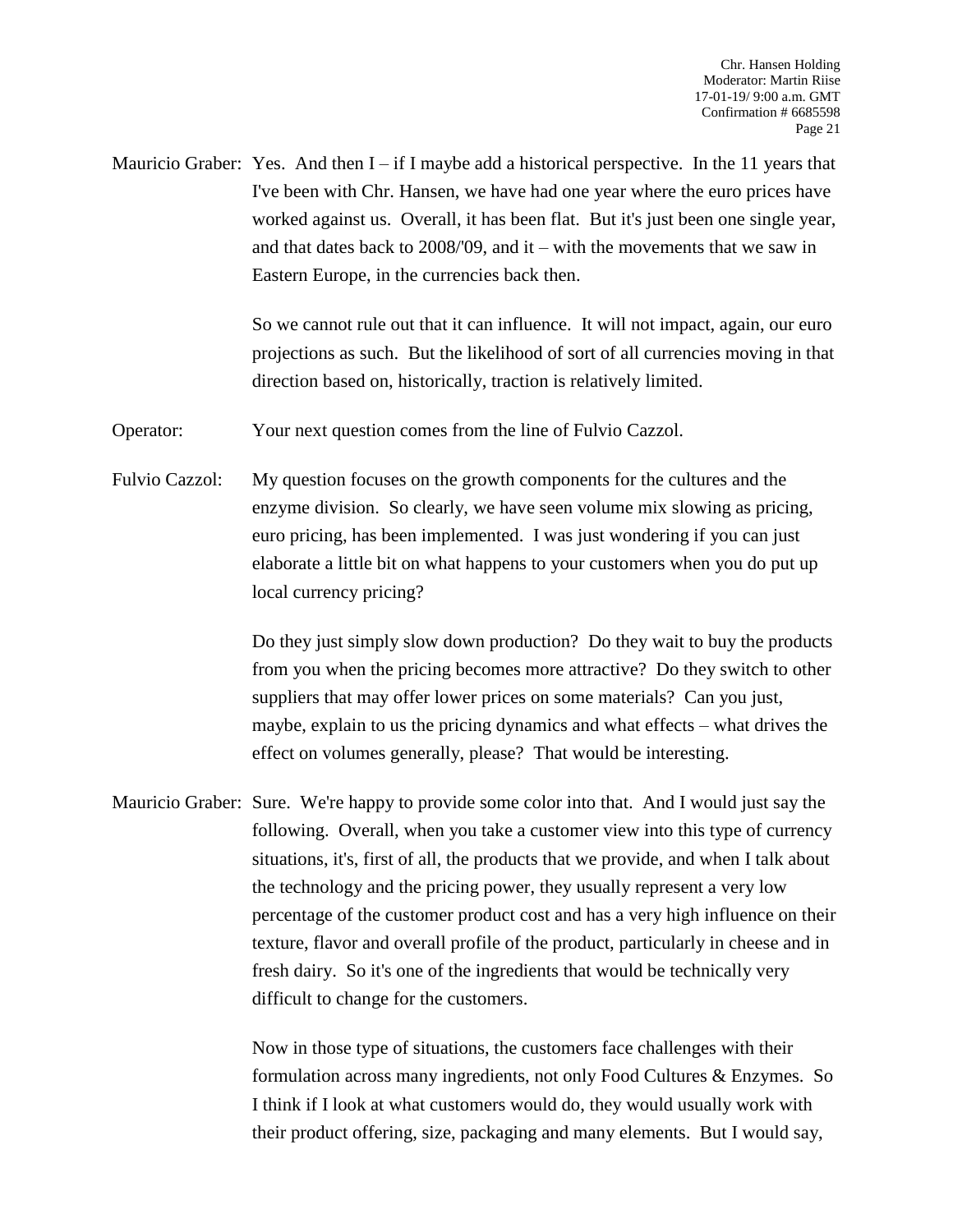we are, in a way, well protected with our Food Cultures & Enzymes because of the technical expertise and value that we bring to their products.

Søren, I'm not sure if you want to further elaborate.

Søren Westh Lonning: Yes. I think – generally, I would say the – more than the specific customer incidents – because, of course, it requires something to maintain euro prices in these economies, but historically, we have handled that with a very high level of success because of the value that we bring.

> So more than the specific customer dynamic, it's more, you could say, what has been – what is more impacting the growth is the depreciating currencies, the reflection of an economy that is not functioning maybe to the extent that is really needed to support a very strong development within these categories.

> So I would say that's a more important description than the – what the actual losses we have on the customer side. We had historically had a few incidents where we have lost customers as a consequence of that. But we also have a very strong track record and then later coming back with better offering in terms of products that can help drive cost efficiencies, et cetera, and help the customers that way. So that's what I would say.

Mauricio Graber: Yes, our level of customer retention is very high.

Fulvio Cazzol: Understood. So just to clarify, so it's more macro-driven. So even if you didn't take up pricing, your volume mix might have been similar in any case. So you're being, let's say, opportunistic in order to preserve organic growth. And then I guess your answers imply that you haven't lost any significant customers in Q1?

Mauricio Graber: Fulvio, those are – they are takeaways, Fulvio.

Fulvio Cazzol: Great. And given that you have good visibility or that you have shown good visibility in the past for your Cultures & Enzyme division, should we expect the pricing volume dynamics to change meaningfully in the coming quarters?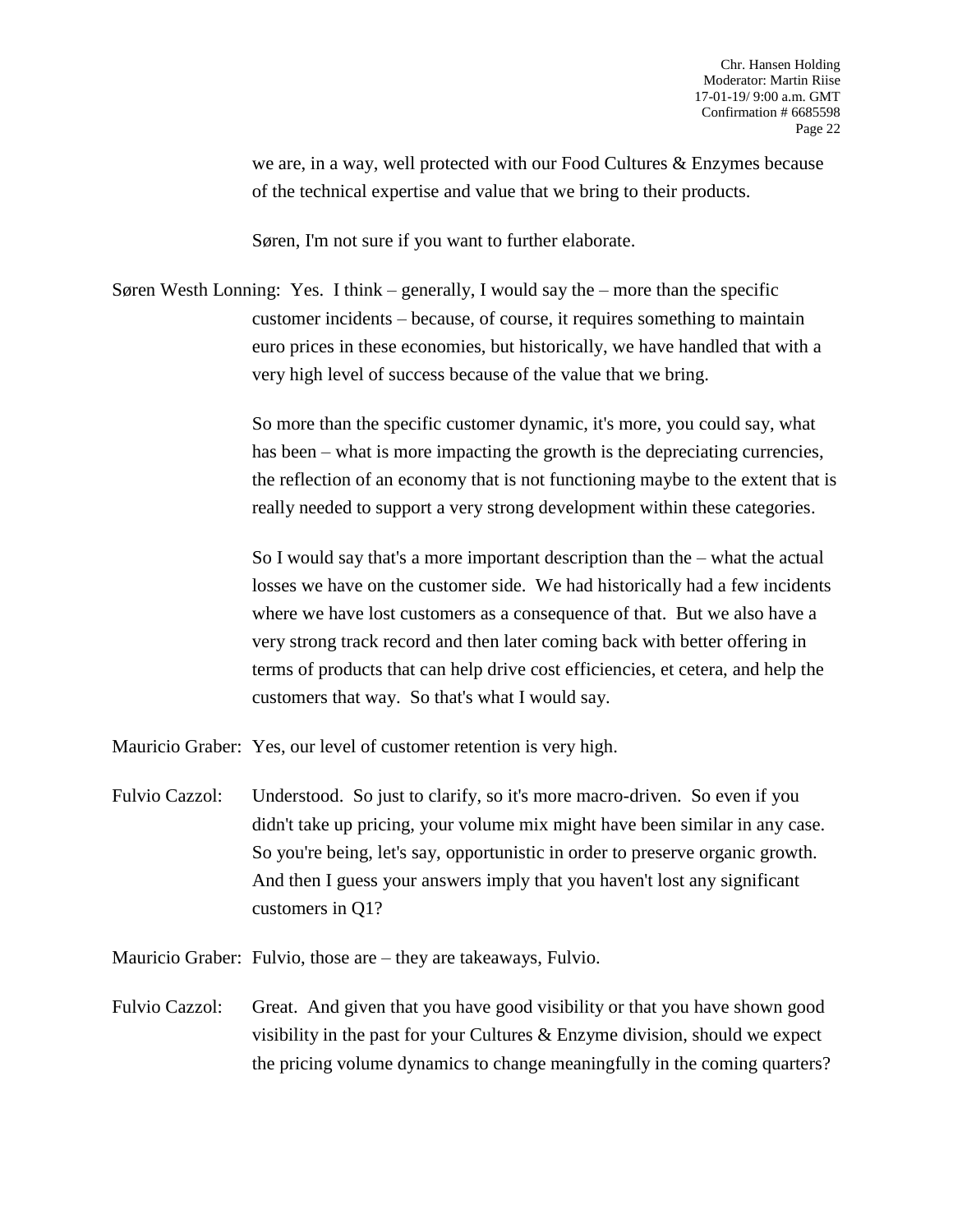Søren Westh Lonning: Yes, you can – the method you can basically do is to take the currency rate as they are now and then compare the pesos, the rial, the ruble, all these and how they developed last year because that's the best guidance we can give you. And basically, several of these currency were depreciating during last year.

> And the (inaudible) have less been, you can say, this financial year (for) – but more sort of we had a different level compared to what we were at the same time last year. And that means that the effect will wear off as we continue into the year and will gradually be smaller and smaller than euro price list effect. It is really skewed to the first half of the year.

Operator: Your next question comes from the line of Søren Samsøe.

Søren Samsøe: First question, just coming back to the timing effects in Food Cultures  $\&$ Enzymes. If you could just quantify these? Are they less than 1 percentage point of growth in Food Cultures & Enzymes? And also, are they also impacting the margin negatively?

> And then my second session is on Health  $\&$  Nutrition. The strong growth you see in infant formula, is that broad-based among customers? Or can we expect that to continue the rest of the year?

Søren Westh Lonning: Let me address your first question, which relates to the timing of volume. I think the way I will answer this is that we have, we have a long-term ambition to grow 7 percent to 8 percent in Food Cultures & Enzymes with roughly 1 percentage point component from price. Now that leaves 6 percent to 7 percent from volume. And what we have given for guidance for Food Cultures & Enzymes for this year is that, that holds with the exception that euro prices will be larger.

> So I mean, that gives you a little bit of flavor to the size of the temporary effect that we are quite – we are not changing the guidance for Food Cultures & Enzymes, and hence, we are also confirming that volume will pick up in the remainder of the year to the level indicated here as we – as I just said.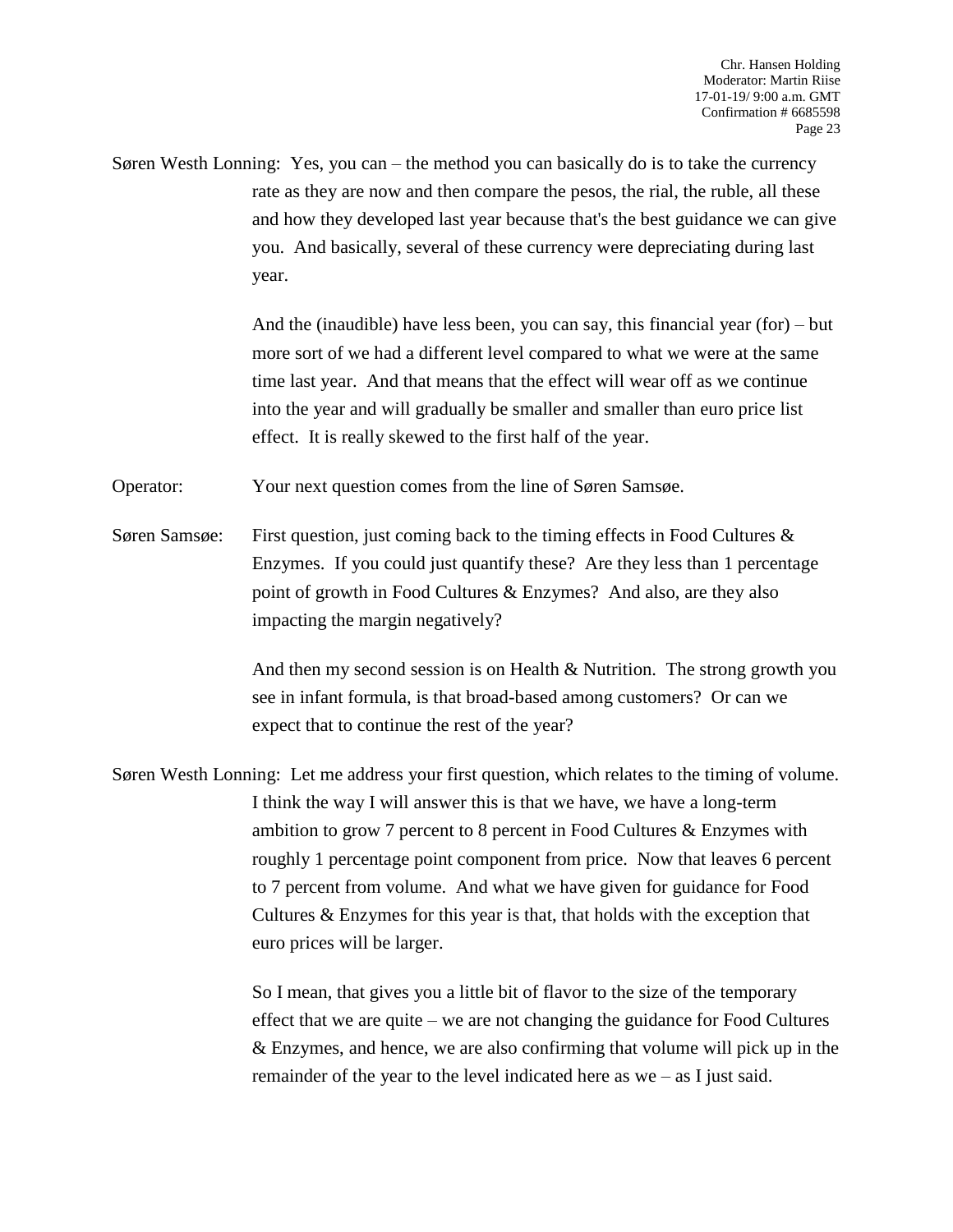Obviously, lower volume means lower growth. And when we have a euro growth on the top line and 4 percent in Food Cultures & Enzymes, and we have, you can say, a quite sizable part of our cost base post production but also, especially R&D and our main office and so on, then naturally, there is a negative impact, you can say, from that combination.

That being said, as discussed earlier with Lars Topholm, we have so strong drivers for profitability in our business, and in particular Food Cultures & Enzymes with our reach and expansion, so we are quite confident in the profitability outlook for Food Cultures & Enzymes.

Then you had a question regarding the infant part, and here, I would say that it is actually broadly based. We grow in the infant category in all our four regions. And in particular, in Asia Pacific, we're also growing well in many different markets within that region. Obviously, China is a very important component. And here, we are growing well with several customers.

So it's not linked to a single customer in that market either although, of course, as you drill down from overall regional country specific, then you become more reliant on customers. But overall, I would say infant is performing very well across the board right now.

Mauricio Graber: To add a few comments to that, Søren, on infant formula. In China, we'll continue to benefit as well from the stricter regulatory framework, where the larger brands are growing. And we are a clear strong supplier to those strong brands.

> And also, what we have seen around Asia is that infant formula and the continuing use of what is called growing-up milks continue to be a very strong and growing category. And we're moving off the ladder in all type of formulas from infant formula to growing-up milks to adult formulas with our probiotics and Food Cultures & Enzymes.

> And just to your question on Food Cultures & Enzymes to complement a bit what Søren said, we see, I would say, very good and strong trading conditions when I look at our performance in Food Cultures & Enzymes. So quite strong confidence on the volume and the pricing dynamics in our core business.